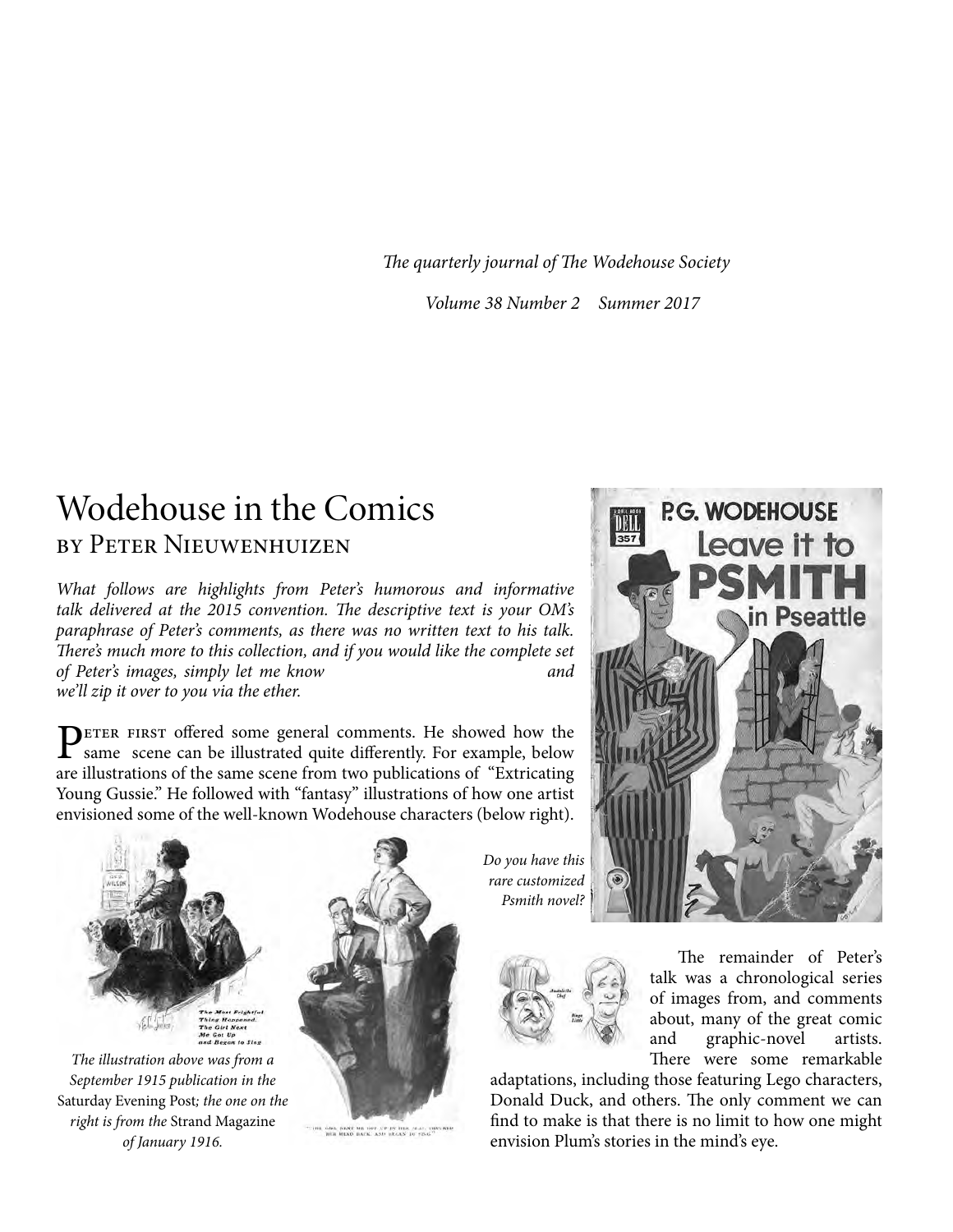

*In the 1980s and 1990s, a series of Donald Duck cartoons with Wodehousean stories was published, some in the Netherlands and some in the U.S. The example to the left was drawn by Tino Santanach Hernandez. There were also interpretations by cartoonist Daniel Branca.*

*In 2014, a comic book entitled*  Canine Classics *was published as part of the Graphic Classics Series in Wisconsin. It included a version of Wodehouse's "The Mixer," script by A. Caputo and drawings by Shepard Hendrix.*



*John Lustig's 2007 guest cartoonist strip for the Unshelved Book Club was a version of* Summer Moonshine*. John was formerly a journalist, but was also well-known as the illustrator for* Last Kiss *magazine covers ("I'm a virgin!" "Again?").*



*Here is one of the many works from Dutch artist and cartoonist Peter van Straaten. For more information, see Peter N's article about Peter v. S.'s passing in the Spring 2017 issue of* Plum Lines*.* 



RAY BRADBURY'S "THE EMISSARY" AND 8 MORE GREAT STORIES & POEMS FOR DOG LOVERS!

BRADBURY · P.G. WODEHOUSE · AMBROSE BIERCE · O. HENR'



*From PGW's "The Mixer," published in 2014's*  Canine Classics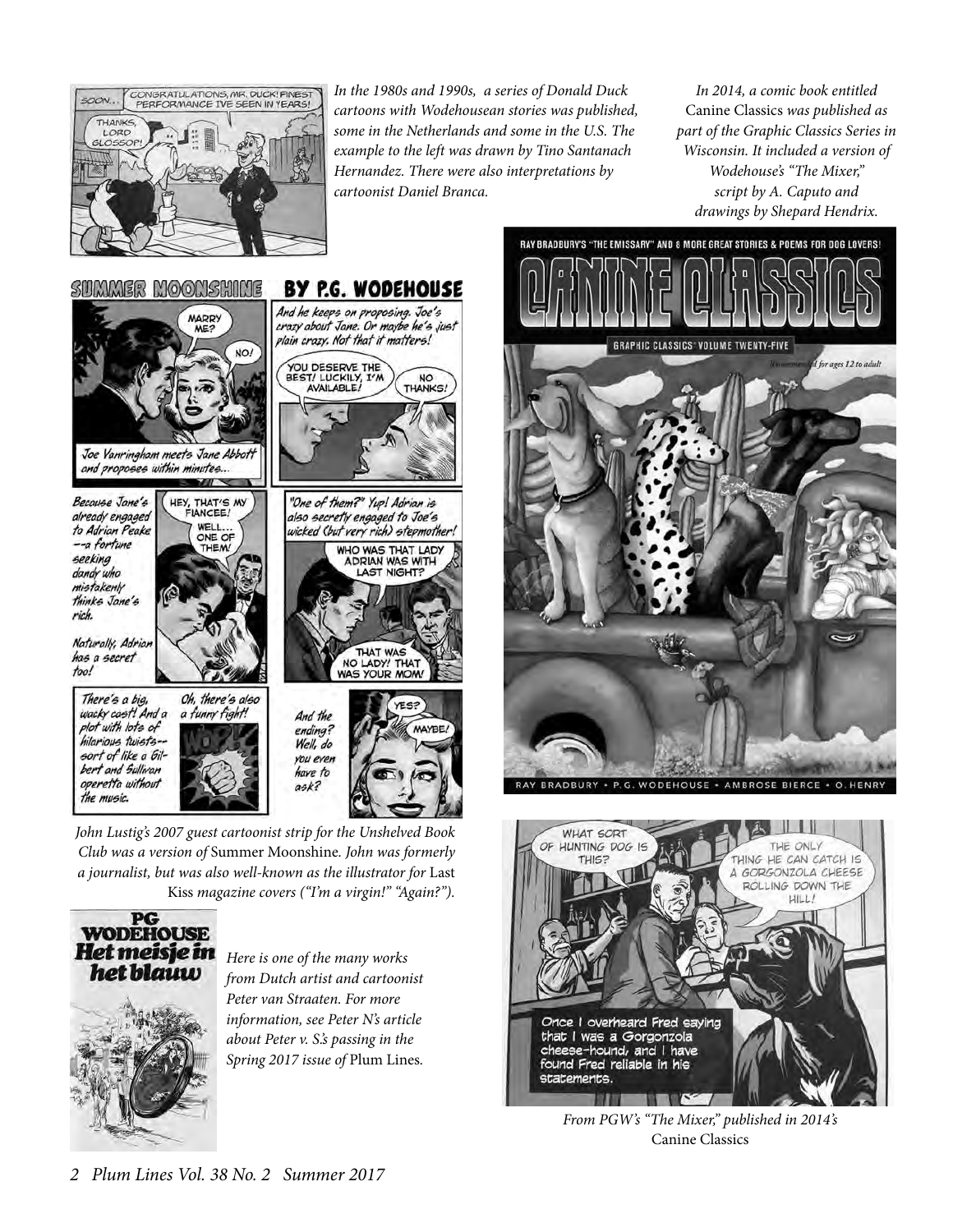

*American Brian Moore sketched a scene from* Bertie Wooster Sees It Through *(2010) using watercolor, gouache, and ink.*

WAS THEN THAT INSPIRATION CAVIE. IN THAT

SHOWING FOR ALMOST THE FIRST TWE IN HIS CAREER A WELL-NIGH HUMAN INTELLIGENCE, BEGAN TO GIVE HIS IMITATION OF A HEI

LAYING AN EGG!

IN HIS LIFE, ARCHIBALD



*The great Dutch cartoonist George Mazur offered this version of Psmith.*



*Some of Brian Moore's preliminary sketches* 

Next morning, after I had sucked down a thoughtful cup of tea, I went into Motty's room to investigate. I expected to find the fellow a wreck, but there he was, sitting up in bed, quite chirpy, reading Gingery stories.



*There are no limits to the interpretations of P. G. Wodehouse's works, including Dave Goeb's 2003 Lego version of "Jeeves and the Unbidden Guest." Awesome!*



 *Plum Lines Vol. 38 No. 2 Summer 2017 3*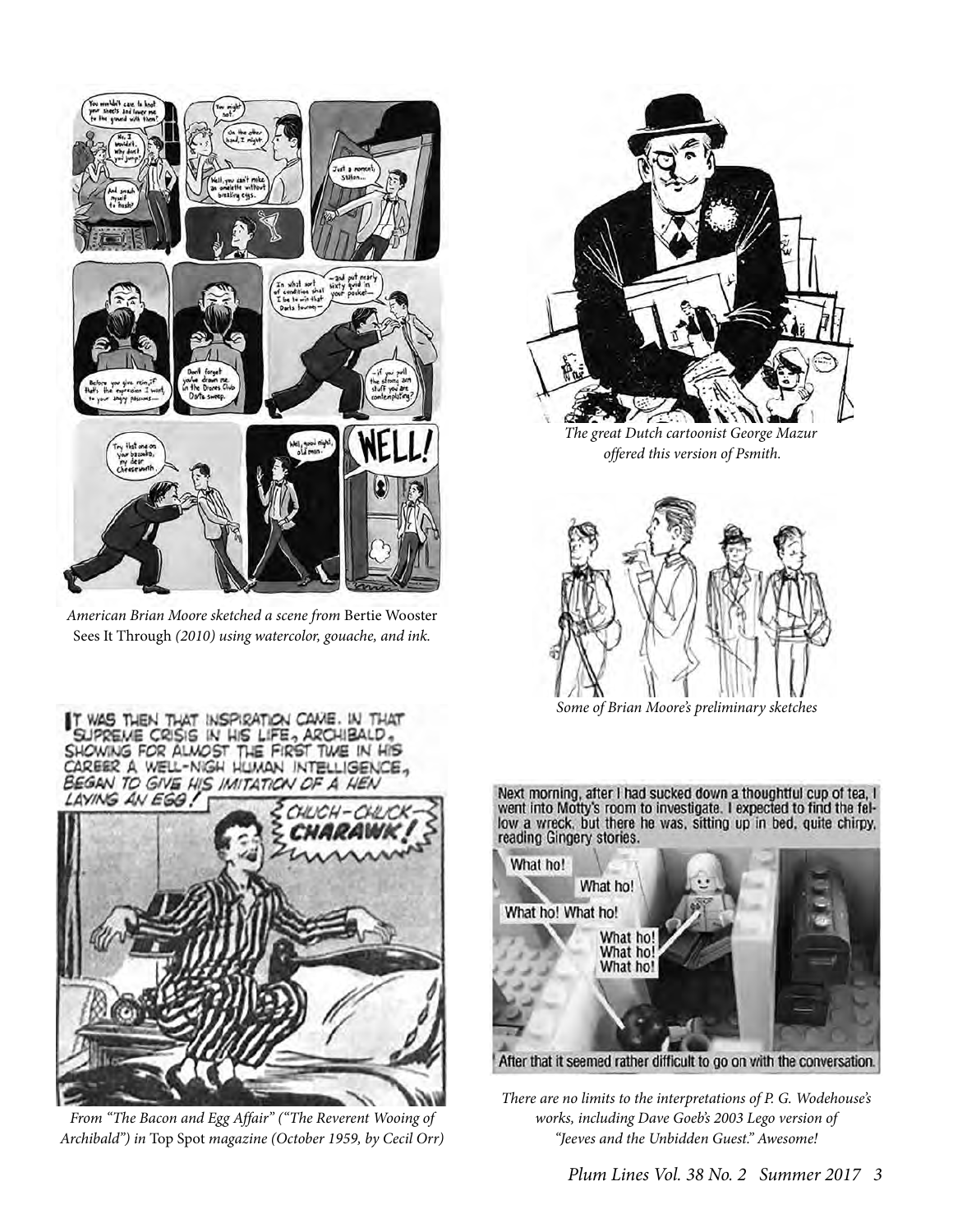

*Cecil Orr's version of "The Story of William" (which he titled "The Heroic Chump") in the February 1959 issue of* Top Spot *magazine ("The paper with man appeal!")*



*Above and below, Bertie looking spiffy and other scenes from 2009's* Please, Jeeves, *one of the manga by Bun Katsuta*





*Two of the Wodehouse covers designed by George Mazure in 1960–61*

**FC M38.** 

AAR, CONNIE ?.

OORDE JE NIET



76

*In 1961 in Rotterdam's daily newspaper* Dagblad*, the great George Mazure drew 100 installments of*  Leave It to Psmith *(below).*

### P.G.WODEHOUSE









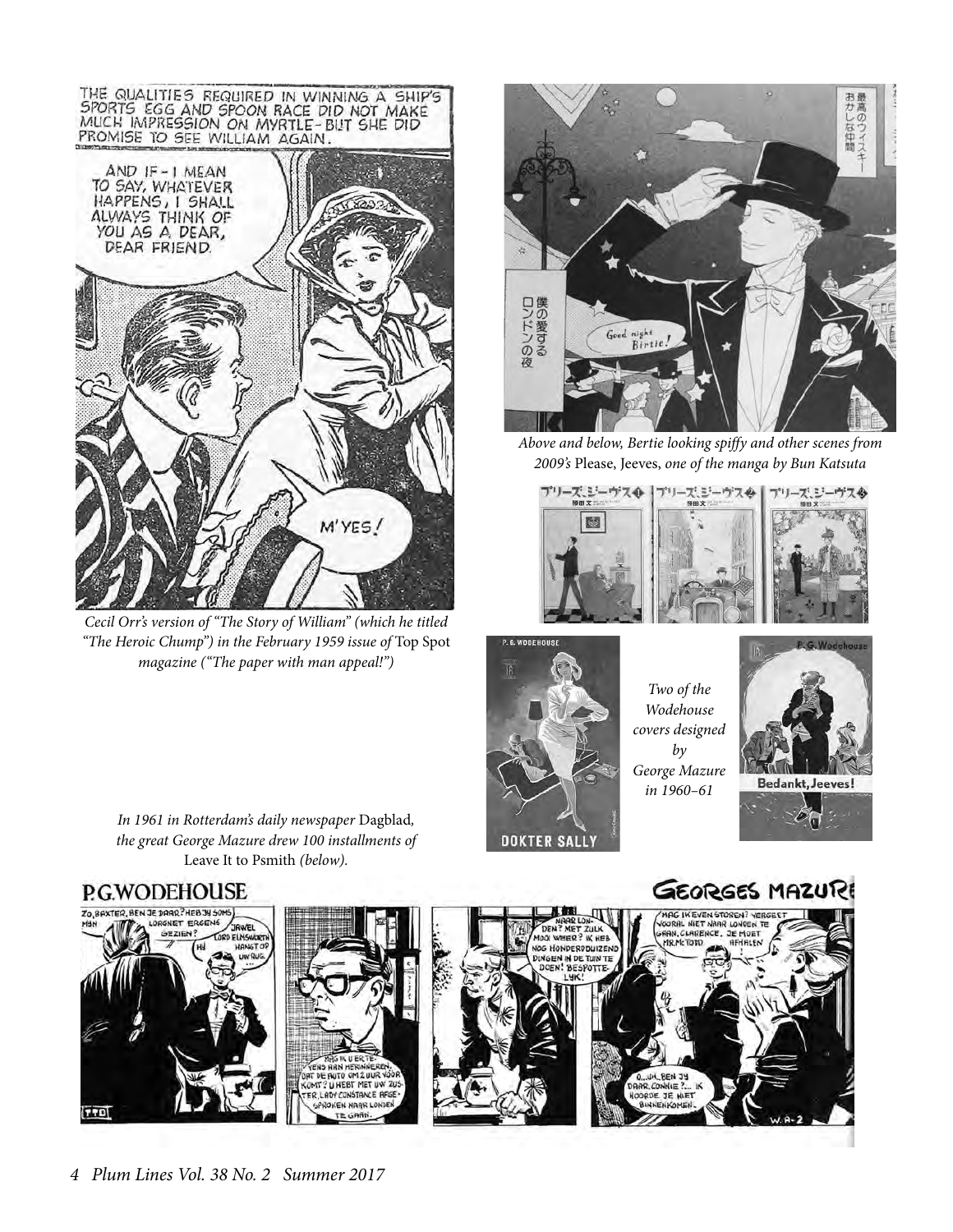

*In 1948, Dutch cartoonist Leen Spierenburg (aka Jack Spieger or Bing Reupers) wrote a monthly cartoon pocket book based on* Psmith, Journalist*. Volume 6 was "De Grote Match" ("The Big Match"), in which Psmith became the character "Panther Bill."*



*More of Leen Spierenburg's work from his Psmith cartoon book.*



*In Japan from 2009 to 2014, Hakusensha published several manga, including several of the Jeeves novels. These were illustrated by Bun Katsuta. The illustration to the right was a tribute by Bun to The Man Who Knew Almost Everything, Norman Murphy.*





*Here is the opening pane of Cecil Orr's "The Heroic Chump" from the February 1959* Top Spot *magazine. This is a version of 1927's "The Story of William" (aka "It Was Only a Fire").*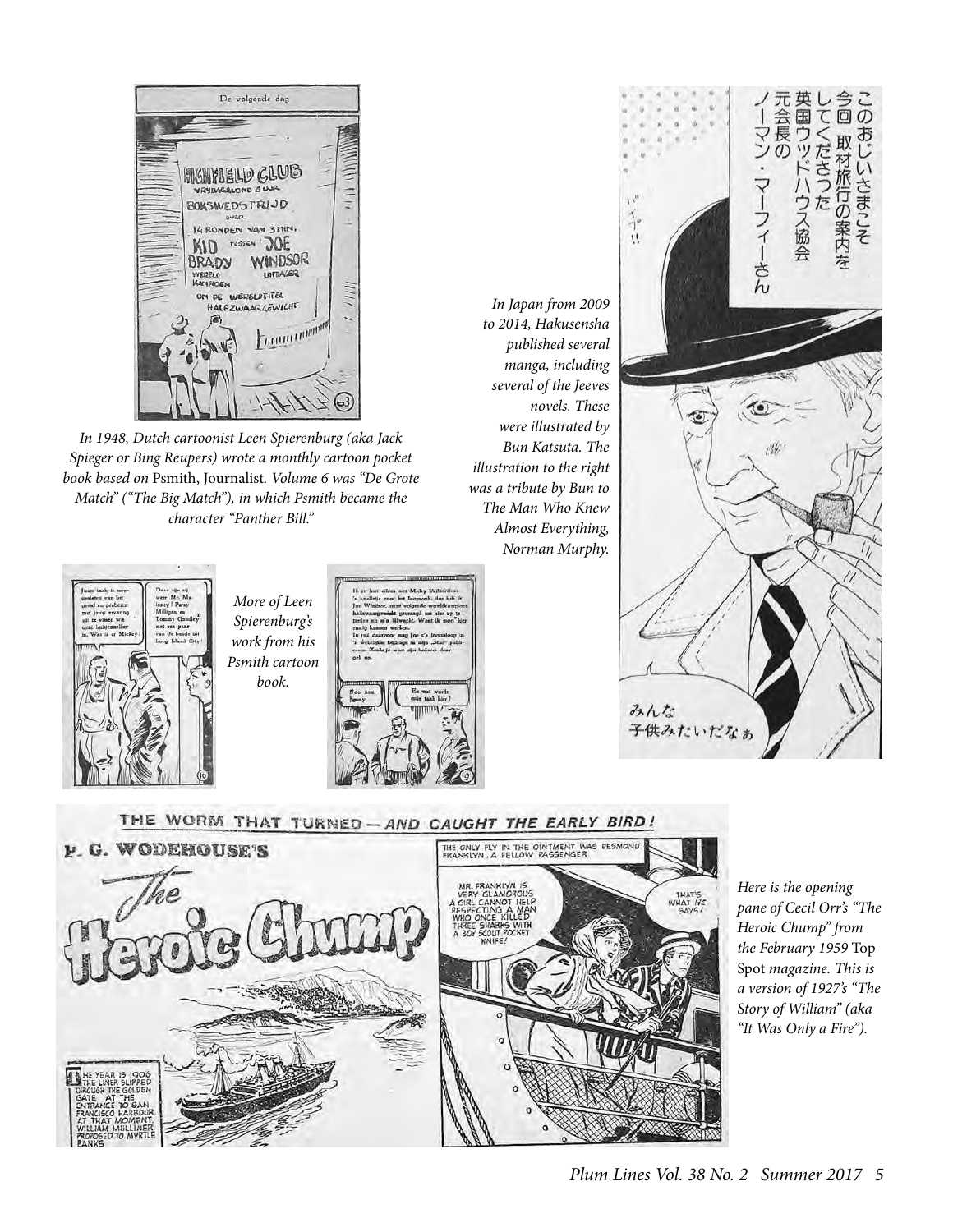## Further Evidence that Wodehouse Rooted Blandings in Rural Bridgnorth

### by Troy Gregory

English children's television producer Ann E. Wood once claimed to have "found Blandings Castle by accident. At least, I never meant to go looking for it." I know the feeling. I thought I had found it once before, hidden in the recessed, mythopoeic mind, just where the tributary Hippocampus divides the Anterior Cingulate and the low-lying regions of the Amygdala. I hadn't been looking for it, just meandering about for thoughts devoid of polemic, when I glimpsed its shimmering grey stone. Not a sensation easily forgotten. Today, however, I find myself less certain of what I glimpsed, or thought I had glimpsed, long ago.

Before exploring the "further evidence" of my title, I'd like to share my earlier vision of Blandings, a reverie linked to Carroll's rabbit hole and Lewis's wardrobe. Hollywood long ago exploited the trope and has by now probably exhausted it, though given that we're dealing with Wodehouse, Hollywood's borrowing is apt, even endearing. We reach some crisis point in a character's life where trauma overrides the senses and we're given to understand it's all up, endgame. Then, inexplicably, the film pans to some joyous memory from the character's past: a kiss, a pretty face, a poignant conjuring of family or home.

If the moment is done correctly and catches us offguard, it is pure, unadulterated Wodehouse, though the scale of the trope in Tinseltown could never rival the battlements, pigsties, or legs of lamb with potato, spinach, and jam-laden-roly-poly-pudding finishes of Blandings Castle. The trope in Wodehouse in fact is so grandiose that our proximity renders it unintelligible. Like Dante looking on the giants in Canto XXXI of *Inferno*, we cannot view the thing whole, and so mistake the pieces of our skewered perspective for the totality we miss. If Wodehouse and not Virgil were our guide through the inferno of social turmoil and conflict in the twentieth century, escorting us safely through the dangers to the paradisal grounds of Blandings, Wodehouse, with his comic gift for the out-of-context quotation, might have reprimanded contemporary readers in much the same fashion that Virgil reprimanded Dante: "Because you try to penetrate the shadows . . . from much too far away, / you confuse the truth with your imagination."

Perhaps the reason that we quote Evelyn Waugh on the backs of so many editions of Wodehouse owes something to this perspective. Waugh understood the

Edenic strain in Plum and understood, perhaps better than younger generations, that that strain answered the horrors of two World Wars. When the traumatic need for such escape exits the world stage, the charm of the cast spell diminishes and leaves readers with mere ritual—spiritually important ritual, to be sure, but a mere husk devoid of the substance of history. And yet the fairy charm of the place haunts us, attesting to some earlier hosted presence now MIA. So real is the felt presence that grown men and women—otherwise prodigiously gifted scholars—chart probable locations for Blandings Castle in a physical Shropshire (and surrounding) landscape, consult contemporary rail schedules from known stations in Shropshire to crosscheck and confirm their theses, employ computergenerated geospatial information systems to challenge earlier theses and promote new locations, and finally recreate (on the extant evidence) the castle's ground and floor plans (with approximation provisos and alternative renderings).

With all respect to Richard Usborne, Michael Cobb, Ionicus, Ann E. Wood, Norman Murphy, Alex Kirby, Daryl A. Lloyd, Ian D. Greatbatch, Graham Tibbets, and resident members of the stone-and-mortar-Castle-Blandings school, publishing well into the 2000s, all of whose books, articles, maps, illustrations, and blueprints I have on my study shelves and study walls (with a portrait, of course, of Empress herself), I had always supported a removal of Blandings to its proper fairy location. Blandings, I held, was surely a state of mind, an endorphin assault on the central nervous system and pituitary gland which triggered euphoric states of bliss, escape, and a slipping of the reality around us for the "fairy something better" that its fertile conjurings promised. Nothing ostensibly is real at Blandings Castle—verisimilitude does not hold court there—and so why the physical structure or grounds should be exceptions was beyond me.

If we took Wodehouse at his word, he warned us in 1938, the year he was working on *Uncle Fred in the Springtime*, of his tendency to "go off the rails unless I stay all the time in a sort of artificial world of my own creation." Earlier, in 1935, while busying himself with "Uncle Fred Flits By," he preferred "ignoring real life altogether." And on whose greater authority could we forget that "a real character in one of my books sticks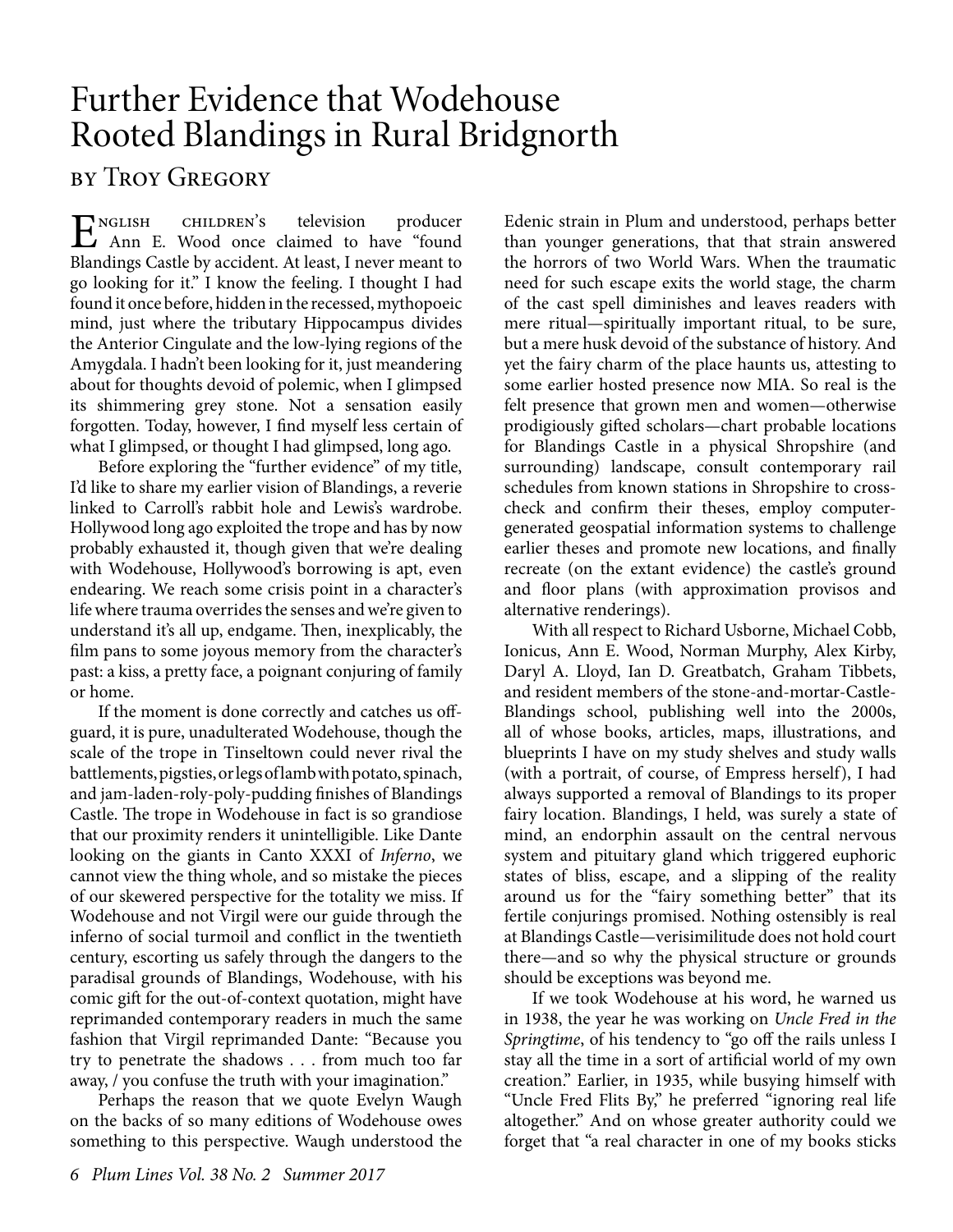out like a sore thumb." He might have added "or physical structure" and saved us our (re)searches. And if we have been too apt to dismiss such comments as coy evasions on Plum's behalf (following Barry Phelps), then we might at least trust Evelyn Waugh, who reminded us that "Mr. Wodehouse's characters are not, as has been fatuously suggested, survivals of the Edwardian Age. They are creatures of pure fancy." So too, I thought, are his rural landscapes and residences. I mean, looking for Blandings Castle is like attempting to locate Big Rock Candy Mountain or the Land of Cockaigne, or like asking Mister Peabody's coal train to haul back the Paradise of Muhlenburg County again. Not quite playing the game. Not the straight bat.

Such were my thoughts, which I dearly wanted to believe were tuned to the frequency of Wodehouse's imagination. Though I might admit a physical rabbit hole or an actual wardrobe on this side of fancy, a portal connecting readers in this world to the escape in another, I was unwilling to concede that some model for Blandings existed in a real topography, and I certainly couldn't imagine that model exerting a verisimilitude over the Wodehouse imagination. (Just the trauma, I mean to say, was transportation enough to remove readers from this too-too-solid earth, once under the Blandings spell.) I didn't want Wodehouse's imagination to work in any other way. I wanted pure, unadulterated invention. I wanted a resident alien transported from the golden age, or at least from Saturn, speaking into existence a piffle we had never conceived before. I was blinded by my own bias to the very real need in Wodehouse to build foreign matter on familiar ground.

Then I reread *Uncle Fred in the Springtime* in preparation for a 2017 freshman class. In Chapter Two of that hallowed volume, we discover Lord Emsworth's son and heir, Lord Bosham, "visiting the castle for the Bridgeford races." Initially, the "Bridgeford" reference seemed innocuous, though its appeal to a specific location and event within reach of the castle gave me pause. Like Norman Murphy, I remembered the local newspaper which announced the triumphs of Empress of Blandings, the *Bridgnorth, Shifnal, and Albrighton Argus*. So, too, I remembered reading Wodehouse's letter to Bengt Appelkvist, where he confessed, rather evasively, to "have always pictured Blandings as somewhere near Bridgnorth in Shropshire, where I lived as a boy."

I also remembered that Murphy, in a 1981 private publication, had named Bridgnorth a likely model for Market Blandings, and Apley Hall a not unlikely prototype for Blandings Castle. Apley Park, he explained, "has a superb setting and I made a mental



*"Picnic by the River," an unsigned nineteenth-century watercolor of Apley.* 

note that it was the best candidate I had seen so far." (Murphy actually worked from photographs housed in the British Museum—even though photography could hardly capture the rich aesthetic of Blandings—before making belated visits to each of his short-list locations, including Apley, and settling on his Blandings Castle. Surely watercolors of Apley from a period closer to Wodehouse's imagination might have convinced Murphy further. For example, see above, the English-School rendering entitled "Picnic by the River.")

Influenced by snapshots of material structures and not by artistic renderings, Murphy later changed his mind about Apley. Not so Ann E. Wood, who remained convinced that Apley resided close to Wodehouse's fancy. Writing in 1980–81 for *P. G. Wodehouse: A Centenary Celebration 1881–1981*, she settled securely on Bridgnorth, near where the Wodehouses lived before the turn of the twentieth century and "where Wodehouse said he spent some of his happiest boyhood days," as the location that Plum imaginatively reworked to Market Blandings. Wood based her theory on oral histories of the region and their close proximity to facts in the novels. Others since have grown more technologically savvy in their search methodologies, stupefyingly so, and surely Daryl A. Lloyd and Ian D. Greatbatch settled the matter conclusively in favor of Bridgnorth using geospatial technologies and search parameters. (They published their findings in 2003 and again in 2009, in the *Journal of Maps*, which you can find at http://tinyurl.com/pgw-lloyd.) I say "surely" with some trepidation, given the reception of the findings by previous authorities like Murphy—"a nice try, but rubbish"—and more particularly given reservations by Lloyd and Greatbatch themselves:

The technique used is, admittedly, not perfect, and contains a considerable amount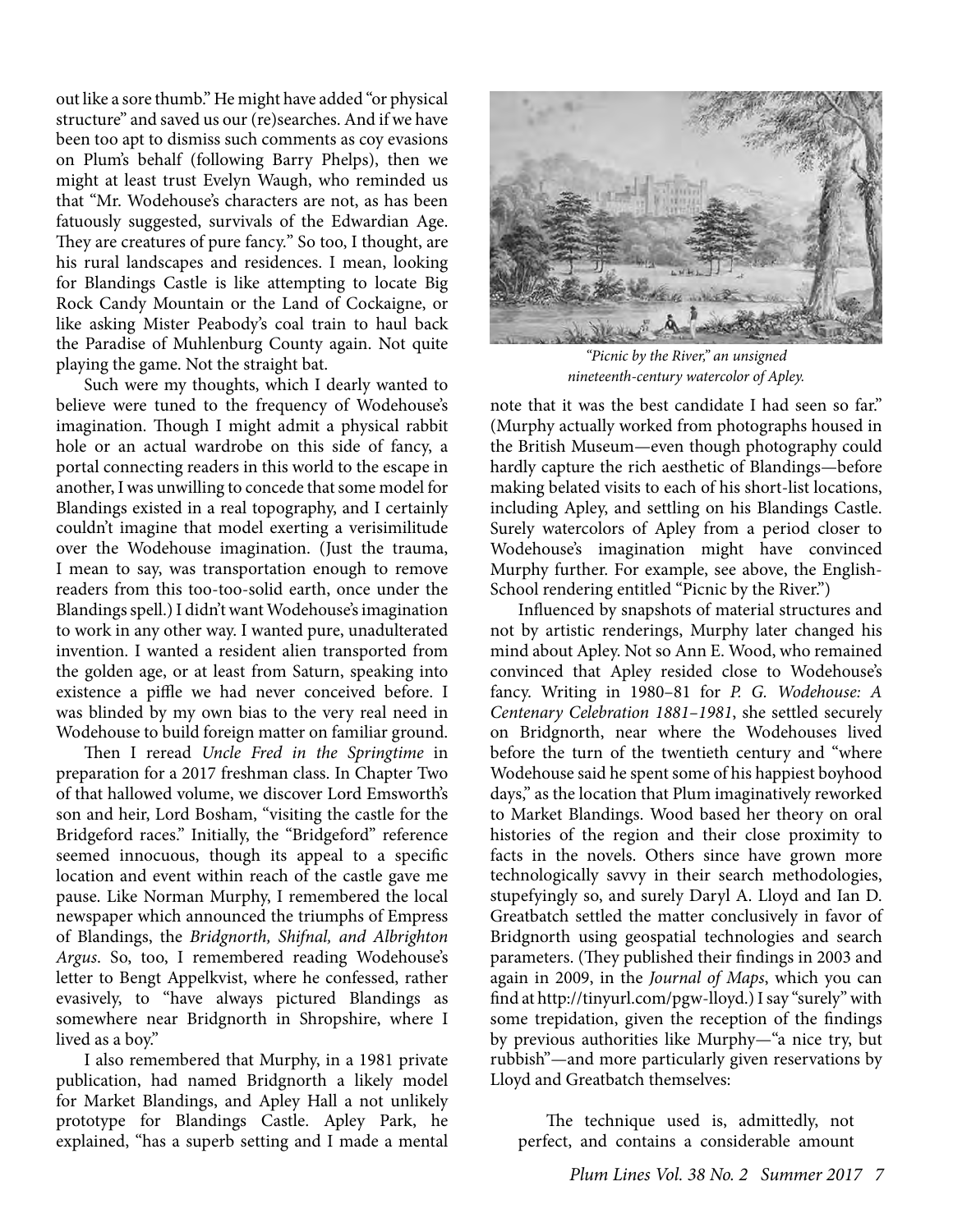of uncertainty, not least of all that the subject matter does not actually exist! It follows, then, that the key characteristics used—as they have been taken from novels—are very difficult to quantify, and Wodehouse himself was not always completely consistent. . . . As for whether this produces the "right" answer to the location of Blandings is debatable—it is correct insofar as the definition of the search provided, but this does not mean that the searches based on architectural characteristics have given false results. Besides, it is highly unlikely that Wodehouse only had one place in mind when conceiving Blandings, especially considering the long period over which he wrote about it, most of which he spent abroad in the United States of America or France. Therefore the most likely scenario is that all of the places mentioned in the various research have played their own contributing role to Wodehouse's thoughts and conceptions.

God bless such modesty. However, I now find myself (reluctantly) in possession of supporting evidence to further buttress the findings of Wood, Lloyd, and Greatbach. To do so, we return to the "Bridgeford races" in *Uncle Fred in the Springtime.*

"Bridgeford" is close enough to "Bridgnorth" to settle in even my stubborn mind as a likely borrowing, and while searching for possible historical races in Bridgnorth, I uncovered—on the internet, of all places—a famous racetrack from the historic township, where yearly greyhound and horse derbies were held and considerable quid changed hands as far back as 1690. (On this page is a dandy postcard of the Bridgnorth racecourse, commemorating its place in history.)

Information about the course, old programs, historic photos, town maps, the Apley estate plot, etc., can be found at http://tinyurl.com/pgw-brid-race.

What will likely strike readers who visit the site, even briefly, or readers who consult James Whyte's *History of the British Turf*, is not so much the impressive size of the meet as the last date on which the derby was contested, May 20, 1939. Wodehouse, of course, published *Uncle Fred in the Springtime* in 1939, on August 18 in the US (New York: Doubleday, Doran), and on August 25 in the UK (London: Herbert Jenkins). Nostalgic press releases advertising the last meet of the famous old Bridgnorth races therefore would have occupied Wodehouse's favorite British papers during the same months that he reworked his latest Uncle Fred draft, and those releases would most certainly have worked their way into the



*The Bridgnorth racetrack*

Wodehouse imagination as he sat down each morning to curse a bit at his Monarch typewriter.\*

Wodehouse had associated Uncle Fred with springtime and dog races already in "Uncle Fred Flits By" (1935), and I don't mean to suggest that the upcoming May 20th plate, contested for the last time on the stomping grounds of Wodehouse's youth, influenced the seasonal setting of his first Uncle Fred novel.

I do mean to say, however, that we now have yet another piece of evidence to support that Bridgnorth and Market Blandings, just less so Apley Hall and Blandings Castle, did most assuredly overlap in Wodehouse's imagination. Am I more convinced than scholars of the past about the correctness of the overlap? Were I an affluent or enterprising man, I'd convince proprietors of local pubs in Bridgnorth to rename their establishments after public houses from the Blandings saga—The Beetle and Wedge, The Blue Boar, The Blue Cow, The Blue Dragon, The Cow and Grasshopper, The Goat and Feathers, The Goose and Gander, The Jolly Cricketers, The Stitch in Time, The Wheatsheaf, The Waggoner's Rest—and I myself would take up residence at The Emsworth Arms, dispensing G. Ovens's best to droves of visiting tourists.

Is the current mayor of Bridgnorth listening? There's a mint to be made on a slight remodeling of your town, given its close ties to the mythic Eden that occupied so prominent a place in Wodehouse's imagination and our own. I mean, it's not every day we locate the rabbit hole or wardrobe to a new world. Mark this, for heaven's sake. Yes, I'm convinced of the fact.

*\*In response to an editorial query, Troy admits he has not seen such a press announcement, and agrees that another likely explanation for not holding the races in 1940 was the outbreak of World War II.—O.M.*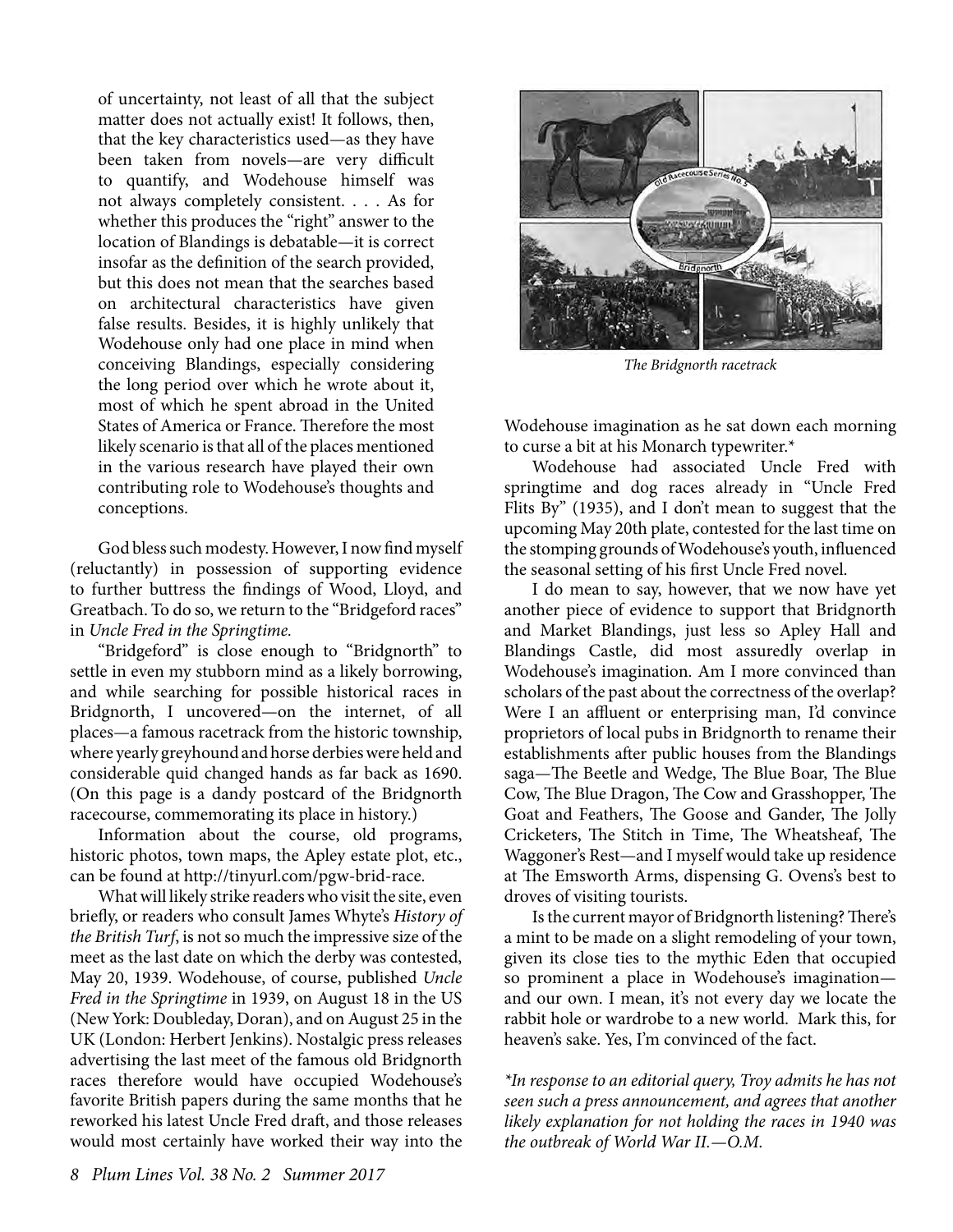### Rivals of P. G. Wodehouse: Giovanni Guareschi By Bob Rains

*Bob Rains gratefully acknowledges the assistance of Gettysburg College Professor Alan R. Perry, author of*  The Don Camillo Stories of Giovannino Guareschi: A Humorist Portrays the Sacred (*University of Toronto Press, 2007*)*.* 

A PROLIFIC AUTHOR, he wrote numerous stories<br>featuring two men who complemented and needed each other but certainly had their conflicts; he loved to poke fun at the clergy; when he was young, his father suffered financial reverses that adversely affected him and his family; he never graduated from university; as a young man, he contributed poems, vignettes, and sketches to multiple periodicals; he was imprisoned by the Nazis during World War II and then shamefully mistreated by his own government after the war; he worked in the film industry and some of his stories have been adapted to film, radio, and television; his works have been translated into many languages and continue to be sold worldwide; he has never received his full due from the academic literati, but his gentle humor has brought joy to millions. I refer, of course, to Giovanni Guareschi, creator of the Don Camillo stories.

Giovannino Oliviero Giuseppe Guareschi was born on May 1, 1908, in Fontanelle di Roccabianca in the Italian province of Parma. His father's business failures caused considerable hardship to his family. When Guareschi was six, the family moved to Parma, where he entered school. Despite being bright, Guareschi was often an indifferent student at best. He failed his first year at middle school and years later wrote, "My memories of homework will torment me the rest of my life." He entered *liceo* (high school) in 1925, where he did very well, and matriculated at the University of Parma three years later. It seems that Guareschi regarded university in much the same light that Wodehouse regarded working in the bank. Guareschi used his time at university to write articles, poems, cartoons, vignettes, and sketches, which he successfully placed in various local newspapers.

Guareschi left school to pursue a career in journalism. He met and eventually married Ennia, the "woman of his dreams." After finishing (or so he thought) his military service in 1936, Guareschi got a job, first as an illustrator and later as a writer, with the weekly satirical newspaper *Bertoldo,* a tabloid that subtly and not so subtly lampooned Mussolini's Fascist regime. In 1940, he published his first book (an anthology of his



*Guareschi in 1945*

articles), and two years later he published his first and only novel.

In October 1942, Guareschi's serious run-ins with governmental authorities began. Believing that his brother had been killed on the Russian front, he went on a bender one night and publicly shouted many imprudent things about the government of Benito Mussolini. Guareschi was arrested by the Fascists and avoided trial and extended imprisonment by "voluntarily" rejoining the Italian army, which was then fighting alongside the Nazis.

Within a year, Mussolini was overthrown and Italy signed an armistice with the Allies. As later described by Guareschi, on September 8, 1943, "The radio broadcasted that it was all over." But it was far from over for those unfortunate Italian troops that had been fighting with the Germans. Understandably, the Germans did not want them to leave with their equipment and then join the Allies. The next morning Guareschi awoke to find his barracks surrounded by heavily armed German troops. The Italians were given the choice of either fighting for Germany or being shipped off to a German *lager* (prison camp). Guareschi chose the latter, stating, "I will not die even if they kill me." He spent almost two years in harsh conditions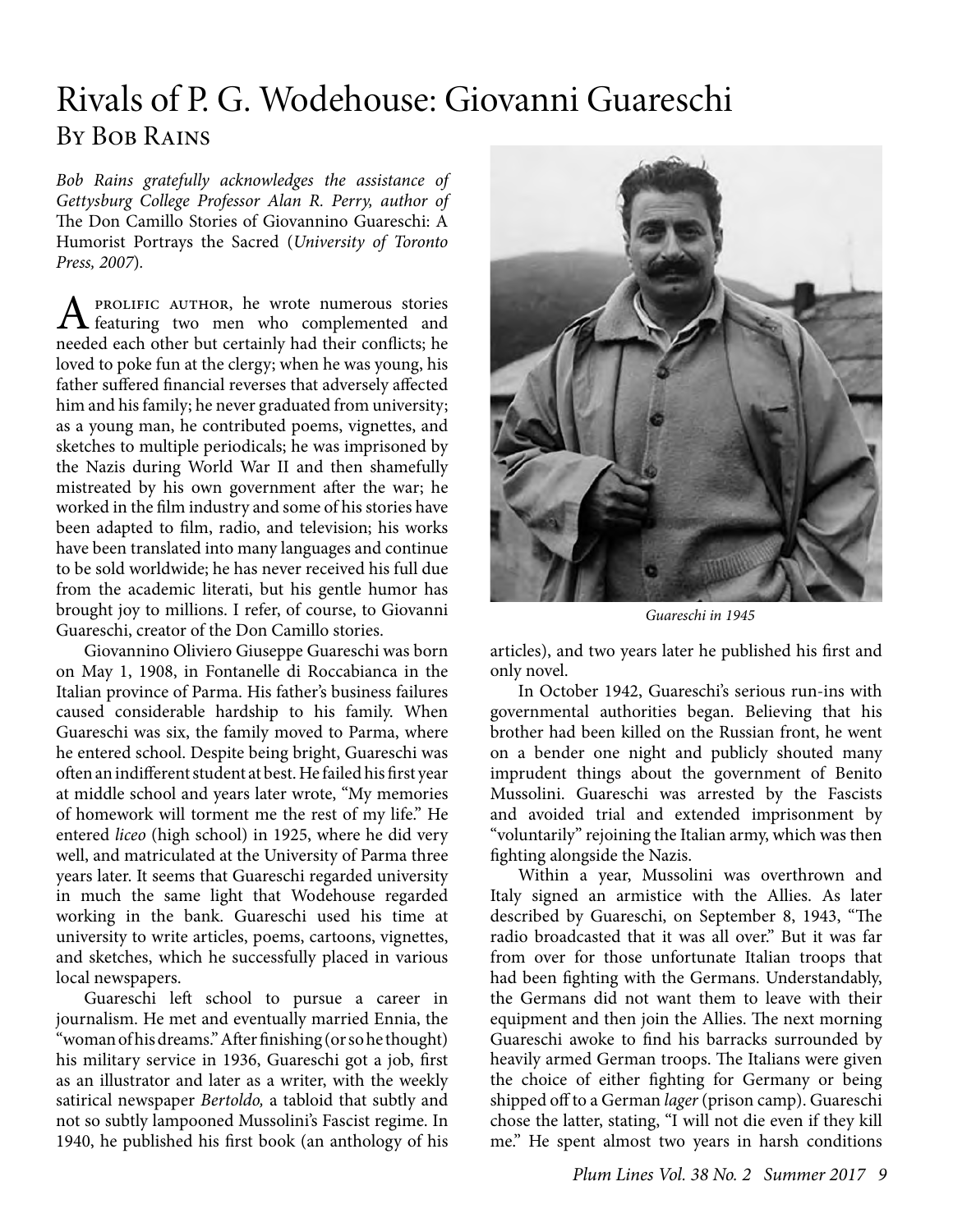in various German prison camps, during which time he may have met the legendary partisan and Roman Catholic priest, Don Camillo Valota.

Like another foreign writer imprisoned by the Germans, Guareschi "wrote a number of things for everyday camp use." He spent a good part of his time reading those pieces aloud to amuse and divert his fellow internees. Four years after the war, he published some of them in book form as *Diario Clandestino* (*My Secret Diary*). In the introduction, he explained how the



*Fernandel as Don Camillo © Stefan Kahlhammer (reproduced by permission)*

pieces came about and expressed the hope that readers who had not shared "our humble adventure" would at least be amused by "the idea of a humorist's account of his prison. Anyhow, here it is, ready for my twentythree faithful readers. If it's not all right, then next time I'm interned, I'll try to do better."

Upon returning to Italy after the war, Guareschi founded the satirical magazine *Candido*. In *Candido*, he wrote a regular feature called "Mondo Piccolo" ("Little World"). A couple of days before Christmas 1946, faced with a deadline for his column, Guareschi took a short story he had intended for placement elsewhere, chose larger type to fill the space, and put it into "Mondo

Piccolo." That story was entitled "Peccato confessato" or "A Sin Confessed." It was the first of what would eventually be some 350 short stories about a fictional priest who happens to be named Don Camillo. "A Sin Confessed" introduces the two main characters of the saga. Don Camillo is the village priest of a small town in the Po River Valley in the north of Italy. While he loves God dearly, he is a very earthy priest. He is a "great hulk of a man" who rides a motorcycle, loves to hunt, smokes cigars, gets into barroom brawls, and is not above cheating at cards or trying to bribe a soccer referee if he thinks it to be for a worthy cause. He can even handle a machine gun. In short, he is anything but a pale young curate. His nemesis is Giuseppe Bottazzi, known as Peppone, the head of the local Communist Party, who will become the village mayor in due course.

Don Camillo hates the Communist Party; Peppone hates the reactionary, political Church. But there's a backstory: Don Camillo and Peppone were united together in the fight against the occupying Germans in World War II when Peppone was a partisan and Don Camillo was a military chaplain. Don Camillo "risked German bullets" in order to visit Peppone and his partisans up in the mountains with his field altar and to say a simple Mass military-style. At heart, Don Camillo and Peppone dearly love each other, their town, and their little corner of the Po Valley. In today's vernacular, one might say that they are "frenemies."

Oh, yes, there's a third main character hovering about in "A Sin Confessed" and in many of the subsequent stories, a character who is in direct communication only with Don Camillo. That character is the crucified Christ, who frequently has to remonstrate with Don Camillo and curb some of his baser instincts. When Don Camillo, having been amply provoked, tells Jesus that he wants to beat Peppone to a pulp, Jesus says, "Your hands are made to bless, not to strike." Not wishing to give away the full plot, I will simply add that priests do not normally bless parishioners with their feet.

"A Sin Confessed" was an immediate hit, and the public demanded and got many more Don Camillo stories, accompanied by charming line drawings by the author. The Don Camillo stories were anthologized in multiple volumes, eventually selling over 23 million copies. Most or all of the Don Camillo books have been translated into English. Indeed, Guareschi is Italy's most translated author of the twentieth century. Pilot Productions in England has begun issuing a series of new English-language translations, starting with *The Complete Little World of Don Camillo* (2013), followed by *Don Camillo and His Flock* (2015), *Don Camillo and Peppone* (2016), and *Comrade Don Camillo* (2017). The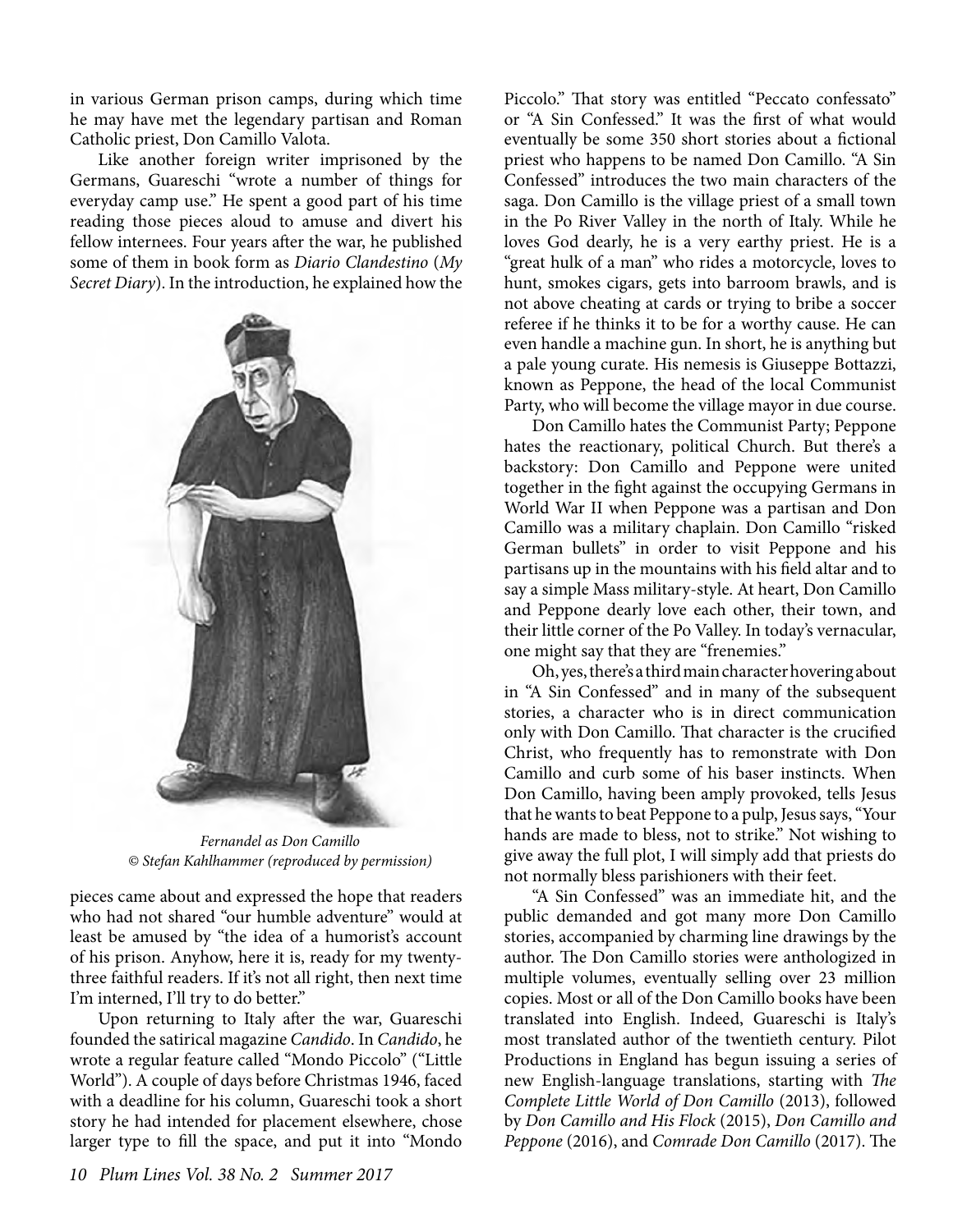series (available through Amazon, of course) includes stories never before translated into English.

They were so popular that five Don Camillo films were produced between 1952 and 1965. They were French-Italian co-productions starring the amazing Fernandel as Don Camillo and Guareschi look-alike Gino Cervi as Peppone. Guareschi himself participated in the production of the first film, but he famously did not make the cut in playing Peppone, with the director fortunately choosing Cervi instead. These films wonderfully capture the original stories' good humor and sense of time and place. They are now available in various formats, dubbed or subtitled, on YouTube.

In addition to his literary achievements, Guareschi found success as an early supporter of the Christian Democrats led by Alcide De Gasperi in postwar Italy. He created two effective and popular political posters against the communist-led Popular Front. So important were Guareschi's political efforts that the *Times* reported that the 1948 national election in which the Christian Democrats defeated the Communists was won "by De Gasperi and Guareschi together."

Guareschi's remaining years should have been calm and prosperous. But, as one commentator has noted, "It was not in [his] nature to do anything but provoke whoever was in power." In 1950, Guareschi was arrested and received a suspended sentence for publishing a satirical cartoon about Luigi Einaudi, the president of Italy. Four years later, the undaunted Guareschi published photocopies of two wartime letters that De Gasperi had allegedly sent the Allies asking them to bomb the outskirts of Rome. Claiming that the letters were forgeries, De Gasperi brought a criminal libel action against Guareschi, who was prevented at trial from producing evidence of their authenticity. Guareschi was convicted and sentenced to thirteen months' imprisonment at the hands of the government he had helped elect.

Conditions in this, his third imprisonment, were quite harsh. From jail he wrote to his wife, "if I could, I'd prefer to spend 20 months in a lager like it was back then, than another ten months here." Later he added, "I didn't imagine that Italians could be so aggressive against a simple journalist. The SS who were carrying out surveillance against me during my time in the lagers were angels by comparison."

Guareschi's health was precarious after his release from prison in 1955. He continued writing his stories and railing against the left and the right, against the increasing liberalization of the Catholic Church, against Vatican II. He died suddenly of a heart attack in July 1968 at the age of 60.

Guareschi has left behind gifts for us to treasure. Reading the Don Camillo stories is like reading the adventures of Bertie and Jeeves. I dare you to try to stop after just one. Watching the movies is icing on the cake.

## Luminous Rabbit Report

EVELYN HERZOG sent along some links regarding<br>the availability of luminous rabbits. As you recall, Bertie was planning revenge on Tuppy Glossop for a previous prank, and said, "I am rather pinning my faith on the Luminous Rabbit, Jeeves. I hear excellent reports of it on all sides. You wind it up and put it in somebody's room in the night watches, and it shines in the dark and jumps about, making odd, squeaking noises the while."

There is a website called luminousrabbit.com, though the site says its about "ideas that hop in the night—firearms, finance, economics, gambling, and politics," so it may not be the lighthearted fare we seek.

On the other hand, Alice M. Roelke's website theluminousrabbit.blogspot.com seems to be pleasantly literary, though it appears inactive in content since 2011. Perhaps she hopped away in the night.

The shopping site femailcreations.com has a "bunny LED" (item number 2135401) that is a porcelain luminous rabbit nightlight. It does not hop around.

Finally, the show *Sherlock* referenced a luminous rabbit named Bluebell, and this has found its way onto various T-shirts, buttons, etc. For example, a luminous rabbit button is available on Amazon (search for Bluebell the Vanishing Luminous Rabbit button if you're so inclined).

### Treasures of Tony Ring: Now on the Market!

Those of you who know Tony Ring know that he's<br>been a collector par excellence of Wodehouse first editions, Wodehouse historical and theatrical items, and much more. For the last couple of years, he's been plotting what to do with his collection and how to do it. Well, his problem seems to be solved as he has found a buyer for significant parts of the collection. As Tony said a few months ago, "The first tranche disappeared into a large van and I promptly went on holiday."

The available works can be found via Neil Pearson Rare Books. The website link is www. neilpearsonrarebooks.com. Browse to your heart's content, but don't miss out on these treasures!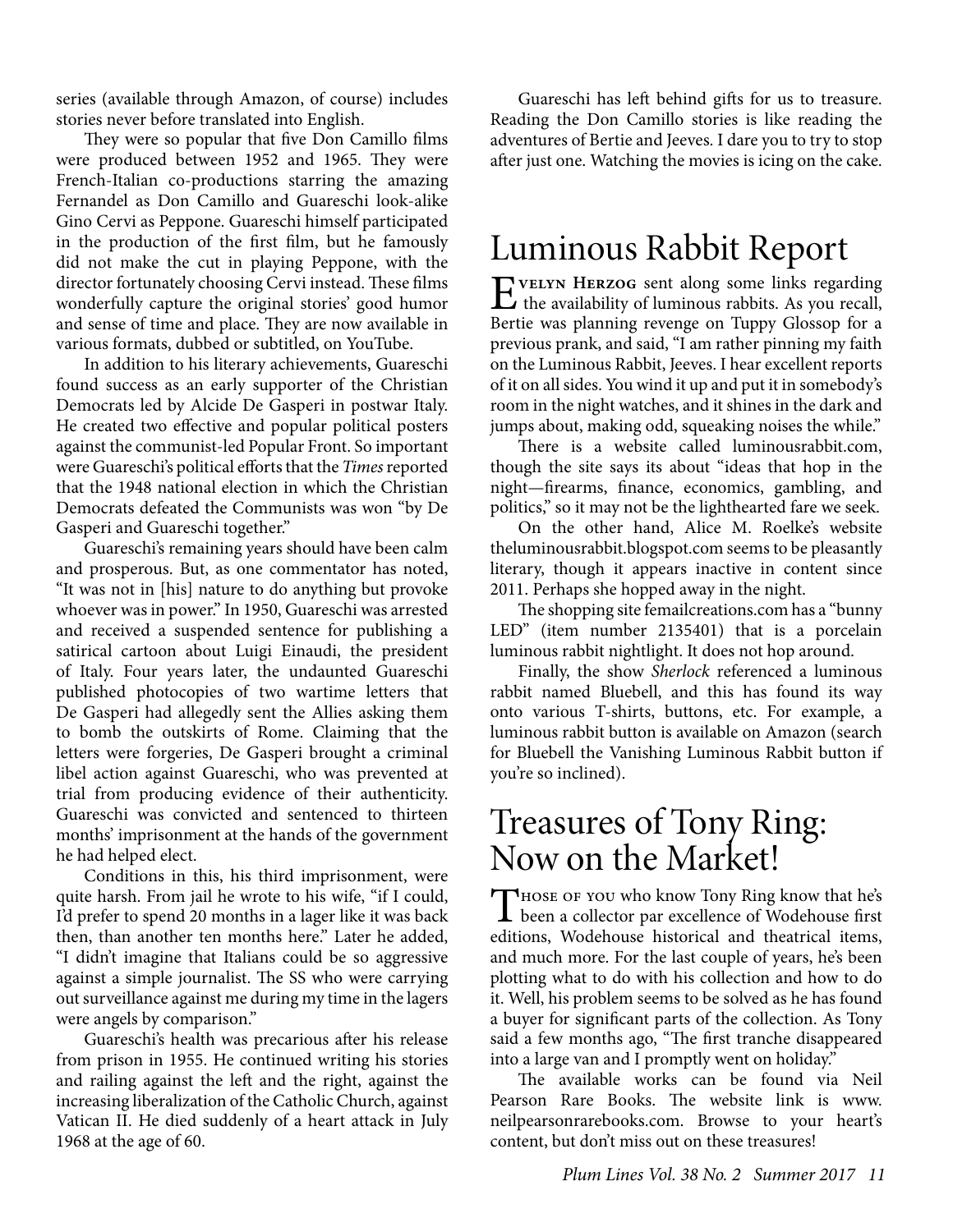### What Would Marx Say: A Social Critique of Wodehouse by Sister Maria Frassati Jakupcak, O.P.

*Sister Maria sent this edited version of a paper that she wrote for a graduate course in literary criticism. The good sister teaches high-schoolers in California. We are always cheered to know that there are Plum-friendly teachers out there who are influencing our youth.*

FACED WITH the challenge of learning to bandy about<br>the jargon of modern literary criticism during my first year in grad school, I silently exulted "What ho!" when my crabby Romanian professor allowed me to choose P. G. Wodehouse as my author.

In terms of types of analysis, though, my professor had his own ideas.

"You shall do Marxist analysis," he said, mildly.

"Marxist?!"

"Marxist."

When your published-in-half-a-dozen-languagesand-knighted-in-Romania professor tells you to do something, well, if you are a mildly terrified graduate student, you do it. I suspect that he knew it would be amusing. The product follows: I present it as a tonguein-cheek salute to a great author.

#### **Method 1: Archetypal Criticism**

IN THE PREFACE to Summer Lightning, Wodehouse<br>took umbrage against "a certain critic" who "made n the preface to *Summer Lightning*, Wodehouse the nasty remark" that his previous novel featured "all the old Wodehouse characters under different names." Wodehouse retorted with the full force of his crushing wit:

[This critic] has probably by now been eaten by bears, like the children who made mock of the prophet Elisha; but if he still survives he will not be able to make a similar charge against *Summer Lightning*. With my superior intelligence, I have outgeneralled the man this time by putting in all the old Wodehouse characters under the same names. Pretty silly it will make him feel, I rather fancy.

Though history is silent both on the feelings of the critic and on the nature of his end, certainly lovers of Wodehouse feel that the critic was a silly man indeed. He altogether missed the point: P. G. Wodehouse was not aiming at originality but hilarity. Northrop Frye says that "laughter is partly a reflex, and like other reflexes

In *The Educated Imagination*, Northrop Frye sums up the comedies of Plautus and Terence by explaining that what usually happens "is that a young man is in love with a courtesan; his father says nothing doing, but a clever slave fools the father and the young man gets his girl" (43). Frye goes on to say, "change the courtesan to a chorus girl, the slave to a butler, and the father to Aunt Agatha, and you've got the same plot and the same cast of characters that you find in a novel of P. G. Wodehouse." The same procession of stock characters that so annoyed the nameless critic, Frye rightly points out, is part of the beauty of Wodehouse.

Frye's mythos of comedy provides a great lens for reading Wodehouse. His analysis of comic character types lines up almost uncannily with the usual Wodehouse gang, each one playing a particularly welldefined role in the plot. Wodehouse was notoriously "maniacal about plot" and often wrote "preliminary synopses for his novels that ran over sixty thousand words" (Mooneyham, 120). His plots are convoluted because "there is something inherently absurd about complications" (*Anatomy*, 170).

Though the typical Wodehouse mode is to put the same characters into new situations, occasionally he threw new characters into old situations. An instance of this is found in "Jeeves Makes an Omelette," which puts Bertie Wooster and his entourage into a story already written about Reggie Pepper in 1913 (see "Doing Clarence a Bit of Good"). The later version is a textbook example of Frye's fourth phase of comedy, the Shakespearian romance. "The action . . . begins in a world represented as a normal world, moves into the green world, goes into a metamorphosis there in which the comic resolution is achieved, and returns to the normal world" (*Anatomy*, 182). This movement "charges the comedies with the symbolism of the victory of summer over winter" (ibid., 182–183). "Jeeves Makes an Omelette" is a perfect showcase for these elements.

The story opens in the "normal" London flat of Bertie Wooster. Of course, Bertie's world is not what most would consider normal, and today he is "feeling at the top of [his] form without a care in the world." Evelyn Waugh calls Bertie's location "Eden," but this world of "thirty-six holes of golf " and the *Times* crossword puzzle is perfectly normal for Bertie (McCrum, 402).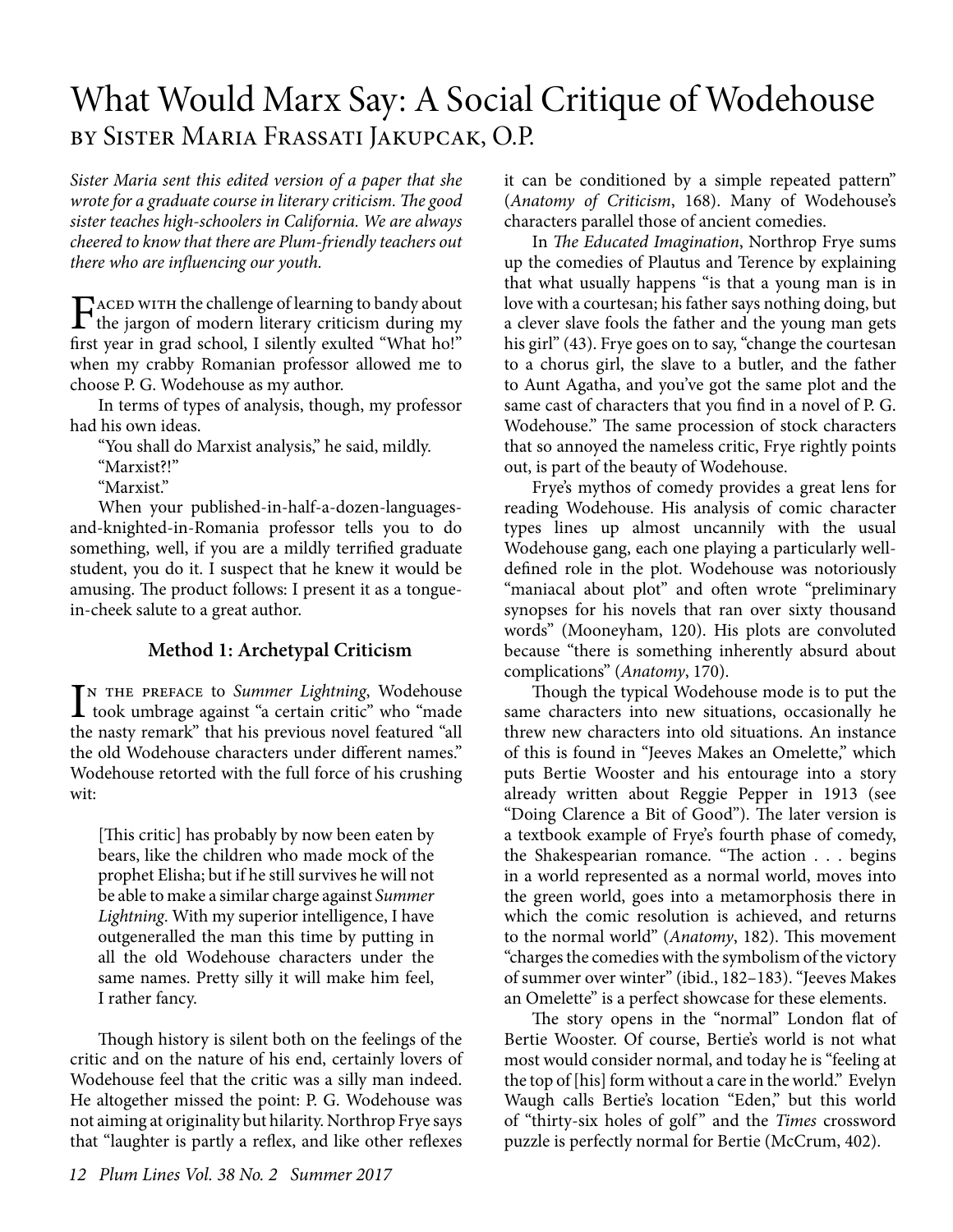Enter Aunt Dahlia, Bertie's "good and deserving aunt," who acts as a sibylline. Dahlia phones Bertie with a real-world problem. Her husband, the *senex iratus*  (angry father) character Thomas Portarlington Travers, is putting the future of her ladies' magazine in danger by refusing to lay out enough money to purchase a serial from noted writer Cornelia Fothergill. Tom is hopelessly concerned with the business affairs of the real world. As Bertie says, "until you have heard Uncle Tom on the subject of income tax and supertax, you haven't heard anything." Dahlia does not attempt to overcome Tom, but rather to lower the terms of Cornelia. In order to do this, she needs the help of her nephew, for whom she has "a little something" in the way of a request. Bertie complies because Dahlia "possess a secret weapon by means of which she can always bend [Bertie] to her will": a ban from her dinner table. This threat is particularly effective since Dahlia employs the much-sought-after chef Anatole, "God's gift to the gastric juices." Anatole is "a master of ceremonies, a center for the comic mood," and master of the comic feast essential to the resolution of the story (*Anatomy*, 175). If Bertie fails, he may be excluded from the feasting. He knows this is unbearable, so he dives into the project.

Dahlia's call causes Bertie, and the story, to retreat into a green world, in this case Marsham Manor at Marsham-in-the-Vale. When Bertie and Jeeves arrive at Marsham Manor, Wodehouse significantly mentions it had been "a long drive on a chilly winter afternoon"; a signal that all is not well in the natural home of summer. The problem is a painting: the Fothergill Venus, an incompetent daub by Cornelia's father-in-law, which hangs alongside another classical female allegory by Cornelia's artist husband. It is not surprising to find that the problem in the green world has to do with a woman since "the comic theme of a ritual assault on a central female figure" is well-known to this topos (*Anatomy*, 183). In this case the painting of Venus is driving the younger Fothergill crazy, turning his food "to ashes in his mouth." Something must be done, and Dahlia does it: she charges Bertie with the task of "pinching" the Venus to make it look as though some local art thieves had taken it.

Not only does this task set Bertie firmly in the midst of a traditional quest, complete with weeping heroine Cornelia Fothergill and a "young saber" to carry out the job, but it also provides the necessary instrument of metamorphosis Dahlia needs to bypass her "real world" financial trouble. If Bertie can "liquidate the Edward Fothergill Venus," Dahlia will get the stories she needs from Cornelia, which will allow her to conform to Tom's irrational terms.

Bertie, in his role as self-deluded *alazon* (an impostor who sees himself as greater than he actually is), runs for help to his *eiron* (who understates his own abilities as the opposite of the *alazon*), that *servus dolosus*  (the tricky slave) par excellence: Jeeves (*Anatomy,* 173). "My attitude towards Jeeves on these occasions," Bertie explains, "is always that of a lost sheep getting together with its shepherd." Jeeves recognizes that the "sanctions" . . . in the matter of Anatole's cooking" must be avoided at all costs, so he offers his customary help, assisting Bertie by breaking a window, stoking the fire, snipping up the offending painting and, of course, serving up a "whisky and a syphon." With his assistance, it appears that the offending Venus is destroyed.

However, the real Venus escapes unharmed. At the end of the sacrifice, the intrepid Jeeves realizes that they have managed to destroy the wrong painting. While Dahlia has some colorful words for Bertie on this score, neither she nor Jeeves noticed the mistake either; the painting was close enough to the real thing to fool all of them. Frye mentions that "the death and revival, or disappearance and withdrawal, of human figures in romantic comedy generally involves the heroine" (*Anatomy*, 183). The Venus that was so destructive to the younger Fothergill dies to be reborn as the "child" of the elder Fothergill: "I watched it grow. I loved it. It was part of my life," the old artist tells Bertie.

It appears the triumph of spring over winter is in jeopardy. The Venus stand-in was valuable; its destruction destroyed Dahlia's chances of resolution in the real world. Jeeves saves the day:

"If Mr. Wooster were to found here lying stunned, the window broken, and both pictures removed, Mrs. Fothergill could, I think, readily be persuaded that he found the miscreants making a burglarious entry and while endeavouring to protect her property was assaulted and overcome by them. She would, one feels, be grateful."

Bertie thinks that this is carrying the point a bit too far and decides to refuse, excluding himself from the prospect of Anatole's feasting. Of course, this is an unacceptable ending and Jeeves, true to form, knows it. When "something struck [Bertie] violently on the back hair" it was none other than the faithful *eiron*  keeping the story on track. This accomplishes Bertie's symbolic death, another figure familiar to comedy, whereby the hero dies to effect a "resurrection at the center of a risen society" (Hamilton, 137). As Bertie awakes, the proliferation of figures of confusion creates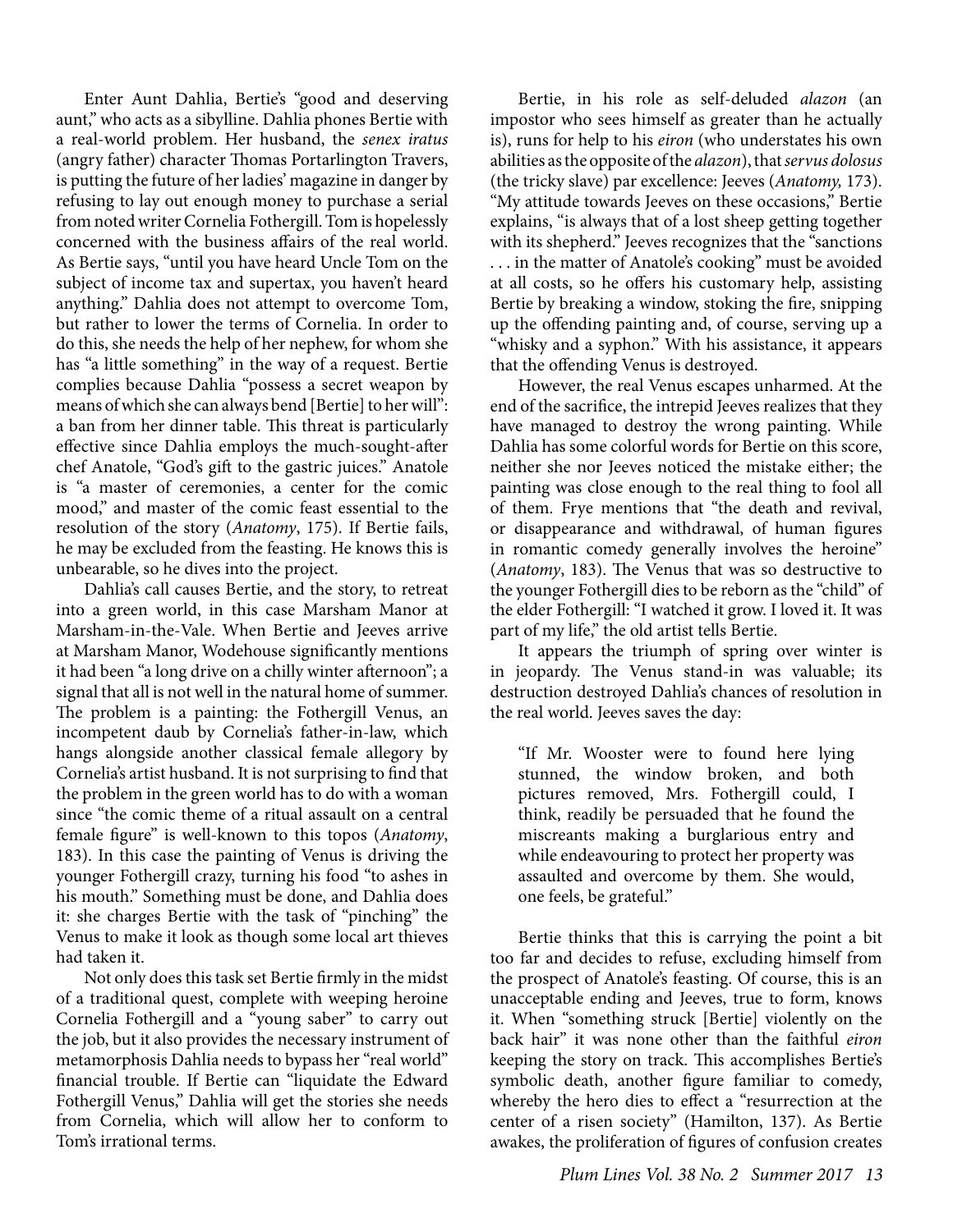an impression of metamorphosis, of a society being reborn:

What's that word I'm trying to think of? Begins with a "c." Chaotic, that's the one. For some time after that conditions were chaotic. The next thing I remember with any clarity is finding myself in the bed with a sort of booming noise going on close by. This, the mists having lifted, I was able to diagnose as Aunt Dahlia talking.

Dahlia is sharing with Bertie the good news that his actions, specifically his symbolic death, have set the world to rights. The paintings have been duly disposed of and the blame falls on a local gang of thieves. This induces Cornelia to assist in overcoming Tom and to give Dahlia the serial "on easy terms." "You were right about the blue bird," Dahlia says to Bertie, indicating the victory of summer over winter, "it's singing." The victory in the green world has brought about the desired resolution in the real world, and Dahlia is suggesting the traditional comic merriment when she tells Bertie he ought to be "dancing about the house."

#### **Method 2: New Marxist Criticism**

PELHAM GRENVILLE "PLUM" WODEHOUSE was, in<br>1900, a rising star at Dulwich, his "middle-class" school," and was looking forward to a brilliant academic career at Oxford when the blow fell (McCrum, 26–27). He wrote to his friend Jimmy George to break the "dread news . . . My people have not got enough of what are vulgarly but forcibly called 'stamps' to send me to Varsity . . . Oh! Money, money, thy name is money! (A most lucid remark)" (McCrum, 36). For reasons still unclear to history, Wodehouse's father, retired colonial servant Henry Wodehouse, decided he had not money enough to send his third son to college. The financial situation of the Wodehouse family had been tenuous, but his father's decision still came as a serious shock.

This upset of the young Wodehouse's expectations was part and parcel of his Victorian childhood. The third son of a man serving in Hong Kong, Wodehouse and his two older brothers were raised by a series of nurses, nannies, and aunts as they bounced around England waiting for their parents to return. "Wodehouse," says a recent biography, "saw his parents for barely six months between the ages of three and fifteen" (McCrum, 15).

Wodehouse could joke about family financial trouble, but his reification of the rupee (which he describes as "always jumping up and down and throwing fits") is significant; he points out that in the Wodehouse

household, "expenditure had to be regulated in the light of what mood [the rupee] happened to be at the moment" (McCrum, 37). The rupee is allowed to be moody, but Wodehouse himself, in accordance with his position, must keep the proverbial stiff upper lip. Not only was Wodehouse cut off from the 'Varsity, he also had to leave Dulwich and venture into the wilderness of wage-earning in the land of "Honkers and Shankers," the Hong Kong and Shanghai Bank (McCrum, 36, 39).

This tumble from the relatively bourgeois life of a student to faceless proletarian drone in the beehive of bank activity marked Wodehouse for the rest of his life. Money was always a worry, and it "would animate the plots of many later novels and stories" (McCrum, 43). Still, though the rupee had dashed his hopes, he was not about to let it ship him off to employment in the colonies. Obsessed with obtaining financial independence as a writer before he was sent out East, Wodehouse kept an almost fanatical account of his freelance wage earnings from 1900 to 1908. He managed to earn enough "boodle" to stay in England, but it was because he learned very early to present himself and his work as a commodity to be sold. The extent of the reification this produced is evidenced in the fact that in later life he "often characterized himself as a 'dumb brick'" (ibid., 21).

It is not surprising, then, that in his stories "Wodehouse attacks the same raw world of bourgeois capitalistic exchange which the modernists generally pillory" (Mooneyham, 132). Capitalism had failed him by building up expectations it could not deliver, and he lived his whole life in exile from the upper-class literati he had anticipated joining. There is an echo of this disappointment in his common theme of the broken engagement. As early as 1913, in "Doing Clarence a Bit of Good," his character Reggie Pepper was remembering one of these lost loves:

I loved Elizabeth Shoolbred. . . . [T]here was a time, for about a week, when we were engaged to be married. But just as I was beginning to take a serious view of life and study furniture catalogues and feel pretty solemn when the restaurant orchestra played "The Wedding Glide," I'm hanged if she didn't break it off, and a month later she was married to a fellow of the name of Yeardsley—Clarence Yeardsley, an artist.

Elizabeth seemed a certain future for Reggie, just as Oxford had for Wodehouse, but neither was to be. Oxford, like Elizabeth, would have to find another artist.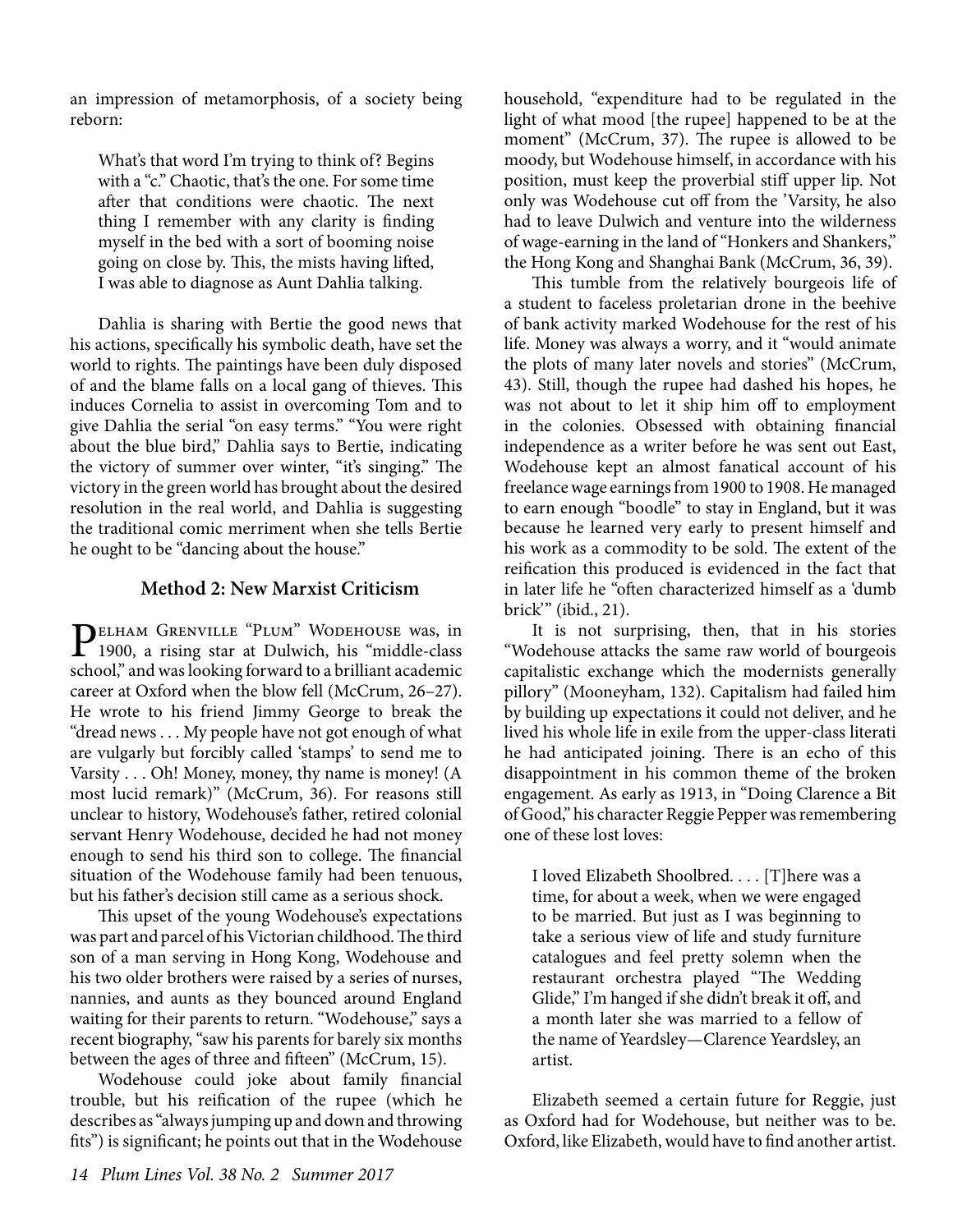Though this early reification of Wodehouse's life was to leave its mark on all his work, it was by no means the only way in which Wodehouse was failed by capitalism. His famous 1940 capture by the Nazis offers another example. Wodehouse, nearing the age of sixty, was automatically released according to German policy (Sproat, 929). In the course of his imprisonment, however, the Germans realized that they had come upon a valuable commodity, one that might ease American tensions about the war. The Germans then decided to make use of Wodehouse; they tricked him into making five humorous radio broadcasts. It was Wodehouse's belief that "the British and American public would admire him for what he said in his broadcasts, because he showed that throughout his internment he had remained cheerful and, in the words of Bertie Wooster, 'kept a stiff upper lip'" (ibid.). Wodehouse, not realizing that the Nazis had commodified him as a pawn in a political maneuver, was to suffer greatly for these broadcasts. It was assumed he had traded the broadcasts for his freedom; "a typical newspaper headline was 'Wodehouse plays Jeeves to Nazis'" (Sproat, 929). Though an investigation done at the time exonerated Wodehouse of all guilt, it was never released during his life (ibid.). The British Ideological Apparatus apparently saw fit to make Wodehouse the victim of the public's anger, thus distracting it away from the state that had fought the war (see *The Political Unconscious*, 287). Once again, Wodehouse had been used. He lived under the cloud of those radio broadcasts for the rest of his life and never returned to England.

Though Wodehouse might not have been aware of it himself, his use of the "subversive" form of comedy places him squarely in the 'hidden fight" of oppressed against oppressor (*Anatomy*, 164). As Fredric Jameson says, "It is in detecting the traces of that uninterrupted narrative [that is, the conflict between oppressor and oppressed], in restoring to the surface of the text the repressed and buried reality of this fundamental history, that the doctrine of a political unconscious finds its function and proper necessity" (*PU*, 20).

This seems a strange assertion since Wodehouse, promoter of the feudal spirit, seems to "cast a benevolent eye upon the class system" (Mooneyham, 132). Yet it is instructive that his stories are not universally wellreceived by the upper classes. When Wodehouse was proposed as a Champion of Honour in 1967, the then British Ambassador in Washington, Sir Patrick Dean, objected that the award would "give currency to a Bertie Wooster image of the British character which we are doing our best to eradicate" (Sproat, 930). Dean sensed something subversive about Bertie Wooster, and indeed he was correct. Bertie Wooster was part of Wodehouse's "literary class war" that helped expose the bourgeois British character for the foppish, insipid mess he saw it to be (Mooneyham, 130). This is not surprising if, as Fredric Jameson writes, "all contemporary works of art . . . have as their underlying impulse . . . our deepest fantasies about the nature of social life, both as we live it now, and as we feel in our bones it ought rather to be lived" ("Reification and Utopia," 147).

What was it that Wodehouse felt in his bones about how life should be lived? The answer can be seen partly in the world of Jeeves and Wooster, specifically in the short story "Jeeves Makes an Omelette." Written in 1958, it is interesting as a rewrite of the 1913 Reggie Pepper story cited above. The changes in the basic narrative give an instructive glimpse into what Wodehouse felt about society.

Gone is the sense of pining for a lost love; the older Wodehouse remembers no fondness for the world that rejected him. In fact, the broken engagement that motivated the action of the first story is replaced by a purely pecuniary motive. There is no trace, in the Pepper story, of anything like Aunt Dahlia's trouble with Uncle Tom and *Milady's Boudoir*, as there is likewise no trace of loyalty to a lost love in the latter. The inclusion of the financial motive is not surprising considering Wodehouse's obsession with making enough money. The fact that Tom is fanatical about money is meant to reflect poorly on England since, as Frye says, "the extent to which [the blocking characters] have real power implies some criticism of the society that allows them their power" (*Anatomy*, 165). It is also significant that Dahlia needs the money for a "weekly paper for half-witted women," with which Bertie Wooster twice associates himself as an "old hand." When the elder Fothergill asks if he is an artist, Bertie responds, "No, more a literary man. I once wrote an article on 'What The Well-Dressed Man Is Wearing' for *Milady's Boudoir.*'"

The farce is that Bertie, educated at the Oxford denied to Wodehouse, is only capable of producing literary trash. Bertie becomes part of Wodehouse's "literary class war" and can be taken to represent the world of the literati as Wodehouse sees it from his point of view as outcast (Mooneyham, 130). In contrast to this, Wodehouse casts himself as the character most lacking in traditional advantages and yet repository of all the cultural capital in the story: Jeeves.

Jeeves is, like Wodehouse, reified. This is signaled both by the application to Jeeves of inhuman verbs like "trickled" and "shimmered" and by Dahlia's suggestion that Jeeves "must have [his] brain pickled and presented to the nation." It is abundantly obvious that Jeeves is the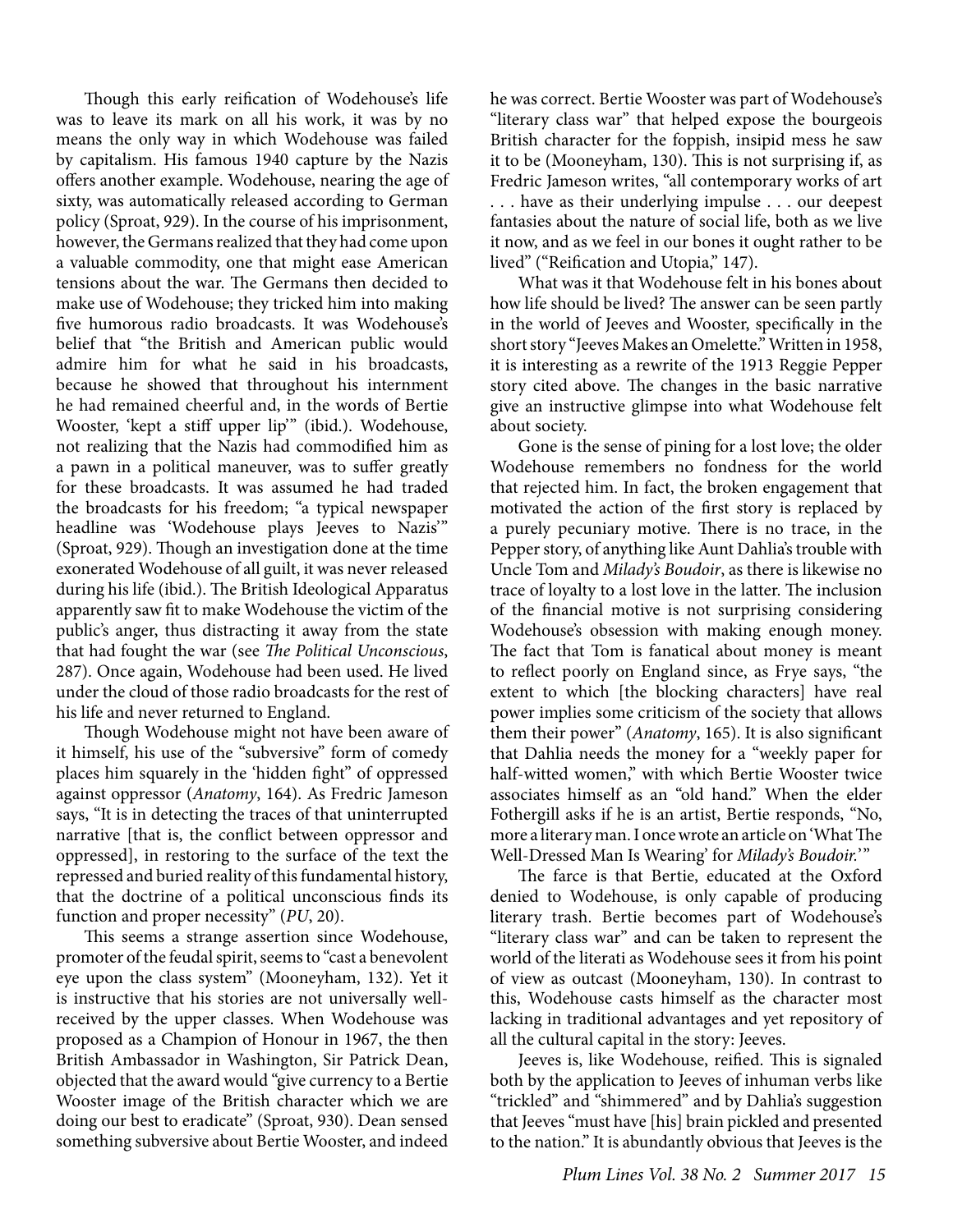real brains in the Wooster-Jeeves outfit. Bertie checks his mangled quotations against Jeeves and attributes to him the works of greats, like Keats: "I looked at her with a wild surmise, silent upon a peak in Darien. Not my own. One of Jeeves's things." Jeeves is the one with knowledge of the "burgling industry" needs, as well as the one who discovers Bertie's mistake of destroying the wrong painting. Jeeves only mentions the later mistake after "all that was left of the Venus, not counting the ashes, was the little bit at the south-east end." Given Jeeves's characteristic efficiency, the delayed discovery seems purposeful. This delay created the necessity of knocking Bertie out "like some monarch of the forest beneath the axe of the woodman," and it is Jeeves who does the honors. As Jeeves says, "You can't make an omelette without breaking eggs." So while the financial problems of the story are overcome, it is through the auspices of the working-class Jeeves, not through any competence of his Oxford-trained master.

This is significant when one considers that Wodehouse felt more at home in the servants' quarters. As he said of visiting upper-class homes in his youth: "There always came a moment when my hostess, smiling one of those painful smiles, suggested that it would be nicer for me to go and have tea in the servants' hall . . . [Once there,] I forgot to be shy and kidded back and forth with the best of them" (McCrum, 23).

What Wodehouse has done, by allying himself to the proletarian underdog in the story, is to create a level playing field where "chaps" like Jeeves have the chance to give "chaps" like Bertie their comeuppance. By subtly presenting Jeeves as superior to Bertie, Wodehouse has "totally and painlessly reversed" the liberal standards of the reader. As Wilfred Sheed says of Wodehouse, "I can't imagine the most fanatical Marxist objecting (in fact, I know one and he doesn't)" (Sheed, 220). In the end, the Jeeves stories create a commentary on oppressive class structures by mercilessly satirizing them.

#### **Conclusion**

CLEARLY, WODEHOUSE bore up well under this<br>
requisite badinage of literary mumbo-jumbo.<br>
Furthis Lausence March strike with the incidents Fredric Jameson's New Marxist critique is insightful, but his insight is based on the faulty premise that all motives are ultimately material (*PU*, 20). To accept this premise is to misunderstand Wodehouse. For him money was unquestionably a motive, but it was not the only, and certainly not the highest, motive. As he says:

I should think it extremely improbable that anyone ever wrote anything simply for money.

What makes a writer write is that he likes writing. Naturally, when he has written something, he wants to get as much for it as he can, but that is a very different thing from writing for money (McCrum, 56).

To assign a financial or political motive to the work of Wodehouse is to read him incorrectly; alas for the New Marxists!

Northrop Frye's theories are much more helpful. Wodehouse makes us laugh because he is part of a tradition that has made us laugh for the past three thousand years. Frye's analysis reveals much more about Wodehouse as an absolute master of the comic form. The convolutions in the plot are there not because they serve to awaken the reader to a greater political reality, they are there because they are ridiculous. This hilarity probably explains Plum's widespread exclusion from the canon of undergraduate syllabi, but his sparkling prose is certainly enjoyed by many more readers than that of his obtuse modernist contemporaries.

Personally, I still think the real genius of Wodehouse is his ear for language. Wodehouse reads like a verbal pyrotechnic display; he takes familiar texts and explodes them into pieces. There are at least ten easily recognizable quotations in "Jeeves Makes an Omelette" that range from Shakespeare to the Edwardian schoolboy canon to American advertising. This explosion does not aim at rebelling against linguistic conventions, but rather, to bandy another fancy term, it aims at defamiliarization, a tactic that deconstructs a text only to return it with fresh delight. Consider this from "Omelette" when Bertie has the following exchange with Jeeves:

"I'm like those Light Brigade fellows. You remember how matters stood with them?"

"Very vividly, sir. Theirs not to reason why, theirs but to do and die."

"Exactly. Cannon to right of them, cannon to left of them volleyed and thundered, but they had to keep snapping into in regardless. I know just how they felt," I said, moodily stepping on the accelerator. The brow was furrowed and the spirits low.

Bertie's mangling gives a fresh delight to Tennyson's text. As Mary Lydon says of discovering a mangled Shakespearian sonnet in Wodehouse, "the pleasure of coming across this exchange is quite simply unbeatable" (24).

It is clear that Wodehouse offers a wide field for literary analysis. But why analyze? Wodehouse is clever,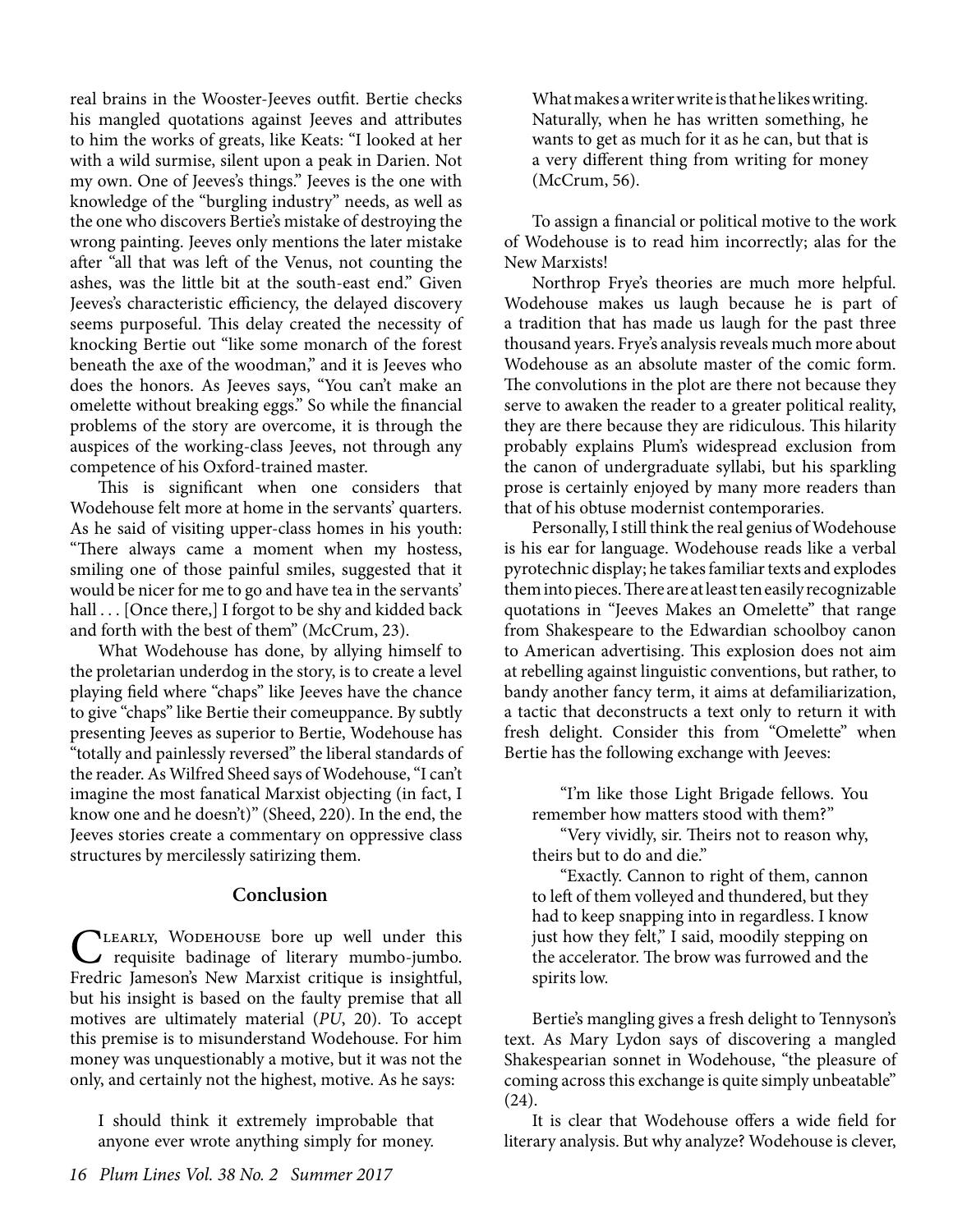quirky, and terribly enjoyable. It doesn't really matter if he turns out to be a political prophet, a master of an under-used form, or a brilliant linguist. His world remains unchanged and delightful, and his writing is as captivating as ever.

#### **Works Cited**

Bayley, John. *The Characters of Love: A Study in the Literature of Personality*. New York: Basic, 1960. Quoted in Mooneyham, 127.

Frye, Northrop. *Anatomy of Criticism*. Princeton. 1957.

*———. The Educated Imagination*. Indiana University Press. 1964.

Hamilton, A. C. *Northrop Frye: Anatomy of his Criticism*. University of Toronto Press. 1990.

Jameson, Fredric. *Marxism and Form*. Princeton University Press. 1974.

*———. The Norton Anthology of Theory and Criticism*. Leitch, ed. W. W. Norton and Company. 2001: 1932–1937.

*———. The Political Unconscious: Narrative as a Socially Symbolic Act*. Cornell University Press. 1981.

*———.* "Reification and Utopia in Mass Culture." Social Text, No. 1, Winter 1979: 130–148. iStor. Web. April 21, 2012.

Lydon, Mary. "First Love: Reading with P. G. Wodehouse." *Profession*. 1994: 21–25. iStor. Web. February 27, 2012.

McCrum, Robert. *Wodehouse: A Life*. W. W. Norton and Company. 2004.

Mooneyham, Laura. "Comedy Among the Modernists: P. G. Wodehouse and the Anachronism of Comic Form." *Twentieth-Century Literature.* Vol. 40, 1994: 114–128. MLA International Bibliography. Web. February 17, 2012.

Sheed, Wilfrid. "P. G. Wodehouse: Leave It to Psmith." *The Good Word and Other Words*. Henry Robbins. 1978: 215–222.

Sproat, Iain. "Sir Pelham Grenville Wodehouse." *Oxford Dictionary of National Biography*. Oxford University Press. 2004. Vol. 59: 926-930.

Wodehouse, P. G. "Doing Clarence a Bit of Good." *My Man Jeeves*. Project Gutenberg, 2005: 96–112. Web.

*———.* "Jeeves Makes an Omelette." *The World of Jeeves*. Harper and Row. 1988: 598–615.

*———. P. G. Wodehouse in His Own Words*. Overlook Press, 2003.

## Not Yet Last Call: Mr. Wodehouse Goes to Washington

IN CASE YOUR invitation has been lost in the mail, you<br>are cordially invited to register, attend, and enjoy are cordially invited to register, attend, and enjoy a bash to stagger humanity. The Wodehouse Society (U.S. and outliers) is looking forward to hosting you in Washington, D.C., in October, where Wodehouseans will gather, browse, sluice, listen to edifying and amusing anecdotes, maybe learn the Charleston, and generally bask in the glow of each other's company.

The talented duo of Maria Jette & Dan Chouinard will entertain us with an encore performance of songs of the Master. There will be guaranteed riveting talks by riveting speakers plumbing all matters Plum. Pulitzer Prize winner Michael Dirda will give our keynote speech. (If you catch him in the hall, you might ask him about Conan Doyle, too.) Tony Award winner Ken Ludwig is even now slaving away on a skit designed to spread sweetness and light. And need I mention the costume contest, the auction, and the rummage sale?

**It is not too late to register** for the convention and the hotel. The registration form is enclosed and also available on our website at www.wodehouse.org.

The hotel registration is separate from convention registration. To register for the Hamilton Crowne Plaza, call the hotel at 1-877-270-1393 or book online through http://hamiltonhoteldc.com/. Ask for a room in the block for the Wodehouse Society. NB: the cutoff date for our room block is September 19 and rooms are subject to availability. Once they're gone, they're gone.

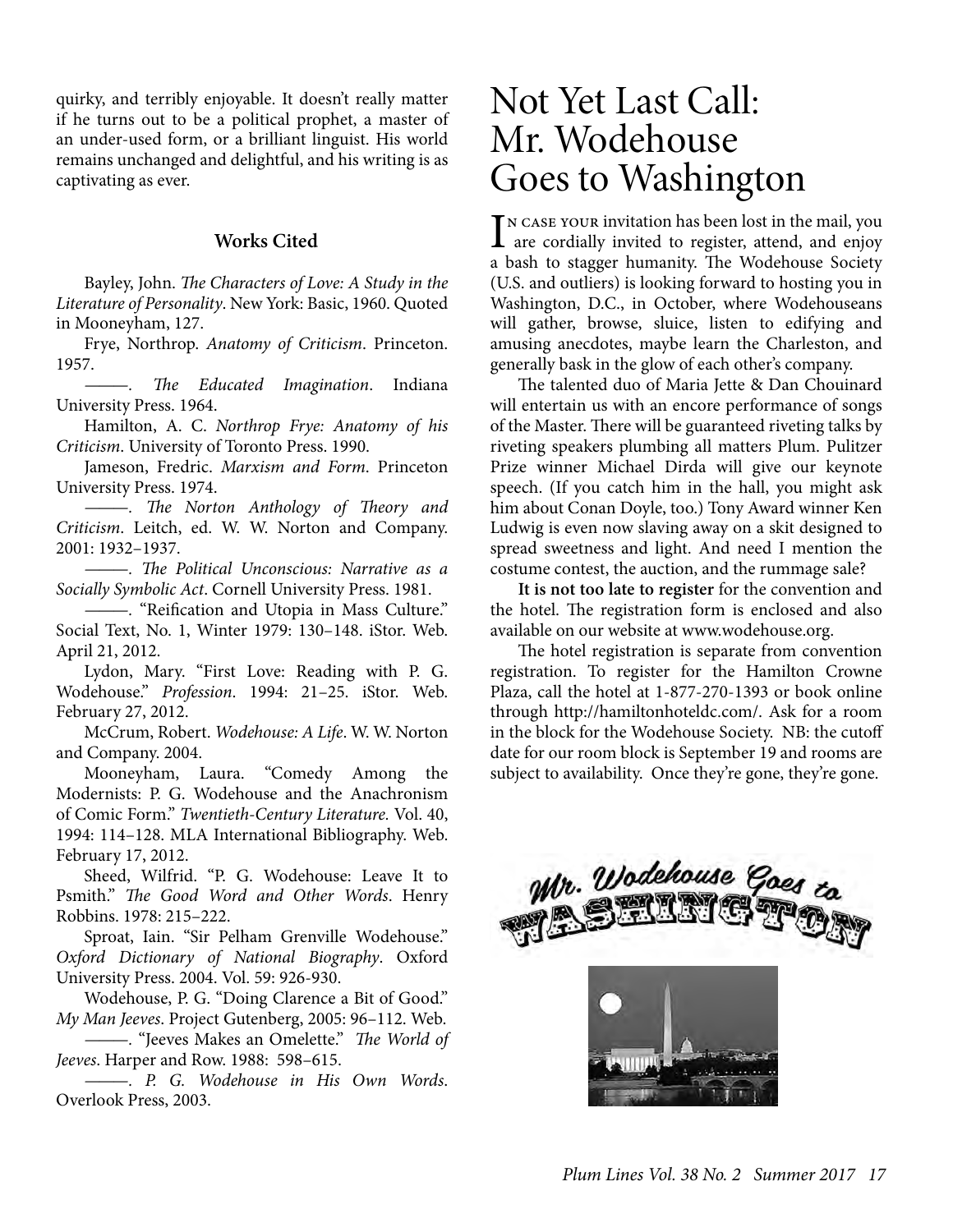## Music by Terry Kitchen on the D.C. Menu

 $A$ <sup>TRADITION</sup> on the Thursdays leading into<br>the W<sub>S</sub> delegation of the musical performance by Wodehousean and award-winning folk singer/ songwriter Terry Kitchen, aka NEWT Max Pokrivchak. The tradition continues! On October 19, Terry (and special guest Gary Hall) will perform at the Vinyl Lounge at Gypsy Sally's, at 3401 K Street NW from 8–10 pm. There will be no cover, but perhaps an eager tip jar. Please use the rear entrance to the building. (This gives it that nice speakeasy feeling.) The website is http:// www.gypsysallys.com/vinyl-lounge/. See you in D.C.!

## A Few Quick Ones

#### *Courtesy of Evelyn Herzog and John Baesch*

"Stylishly malicious" restaurant critic A. A. Gill passed away in December in London. William Grimes wrote an obituary of Gill for the December 13, 2016, *New York Times*. Grimes mentioned that Gill was noted for his skewering skills and zingers (a famous pâté tasted like "pressed liposuction," for example), and quoted Gill's description of himself as "the bastard son of P. G. Wodehouse and the Marquis de Sade."

#### \*\*\*\*\*\*\*

In the October 2016 *Majesty* (the "Quality Royal magazine"), in an article entitled "Darling Angel," Caroline Aston describes the affair between Mrs. Freda Dudley Ward and Edward, Prince of Wales, later Edward VIII. Three hundred personal letters that Freda and Edward exchanged were sold in 2013 at New York's Sotheby's. One of the items is a fine photo of Edward, signed by Edward (as David, his name to his family and intimates), with a Wodehouse lyric from *Oh, Boy!* (1917): "I never knew about YOU [*Edward's capitalization*]/You never knew about ME." Obviously perfect poetry for a fifteen-year royal affair.

#### \*\*\*\*\*\*\*

James Meeks reviewed Fredric Jameson's *Raymond Chandler: The Detections of Totality* (Verso, July 2016) in the January 5 *London Review of Books*. At one point, Meeks felt that the first-person narrative voice of Philip Marlowe had been "replaced, or doubled, by Bertie Wooster. . . . Marlowe is coming round from being beaten up: 'Blood began to move around in me, like a prospective tenant looking over a house." [*OM: A bit more sanguine than Bertie, perhaps, but the style is there!*]

### David Landman's Firsts Now Available!

**D**<br> **D**editions, including a fine copy of Wodehouse's first<br>
worklished a speake is Dut Ma in Ma Little Gall for \$750. published song lyric, *Put Me in My Little Cell*, for \$750.

This publisher's file copy bears the stamp of producer Frank Curzon and also two stamps ("File Copy" and "Plates Melted") in purple on the front.

For more information about this item or other of David's "firsts," contact David at davidalandman@ gmail.com.

# Chapters Corner

WHAT IS YOUR chapter up to these days? Chapter<br>representatives, please send all info to the editor, Gary Hall (see back page).

Please note that our webmaster, Noel Merrill, tries to keep chapter activities posted on the society website. So, it's a good idea to send information about upcoming events to Noel on a timely basis. His contact information is on the last page of this issue.

**Anglers' Rest** (Seattle and vicinity) Contact: Susan Collicott

**Birmingham Banjolele Band** (Birmingham, Alabama, and vicinity) Contact: Caralyn McDaniel



**Blandings Castle Chapter** (Greater San Francisco Bay area) Contact: Neil Midkiff

**The Broadway Special** (New York City and vicinity) Contact: Amy Plofker

**Capital! Capital!**  (Washington, D.C., and vicinity)





*18 Plum Lines Vol. 38 No. 2 Summer 2017*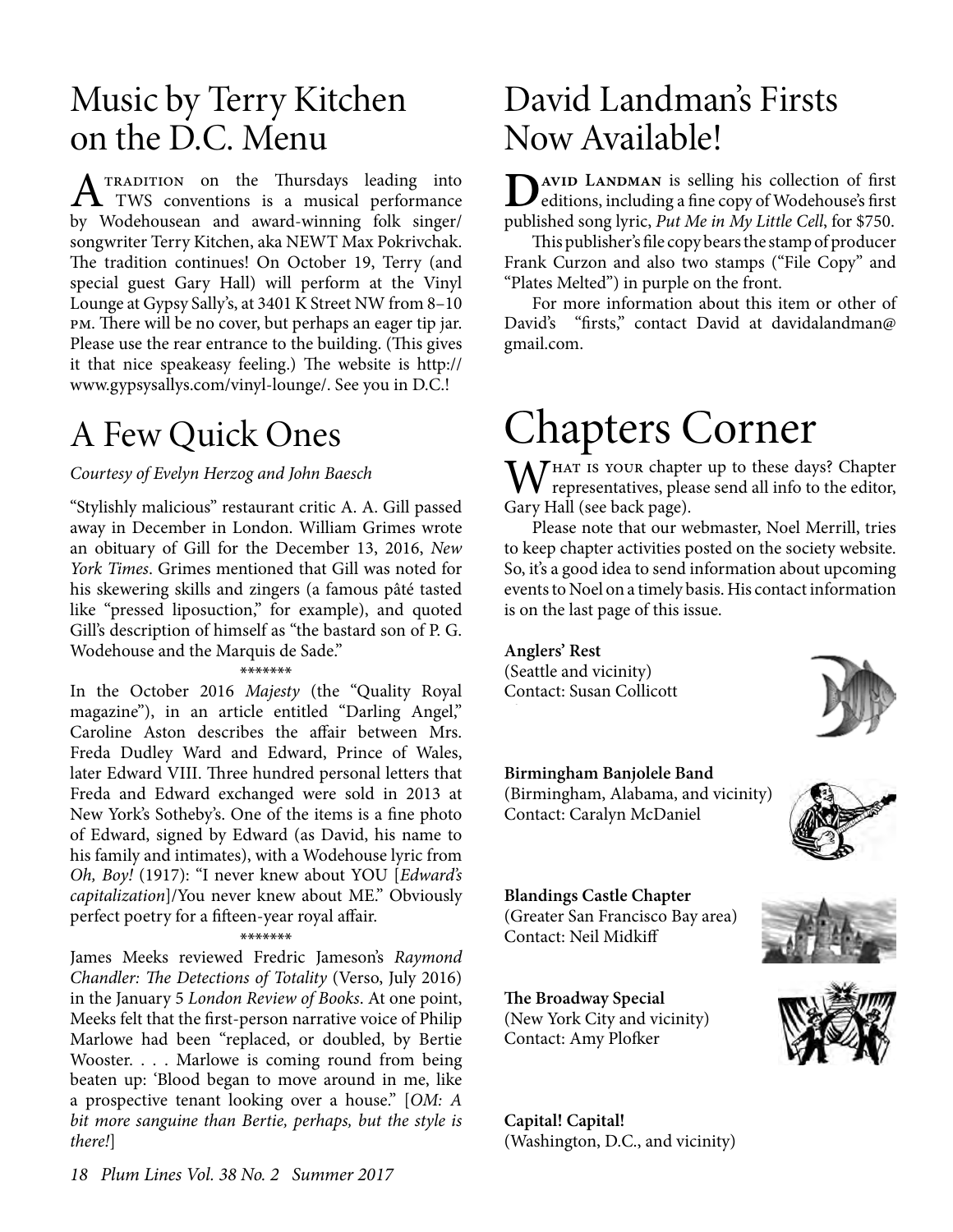

**Chapter One**  (Greater Philadelphia area) Contact: Herb Moskovitz  $\Gamma$ 

E-mail: PhillyPlum@aol.com



N A SPRING DAY in Philadelphia, wedged between two snowstorms, Head House Square was full of men in kilts, apparently Scots protesting St. Patrick's Day.

We welcomed new member Adam Gale, who honored us by trekking to Philly from the great Metrop of NYC. He complained that the patrons watching Association Football in the next room at Cavanaugh's were too quiet for St. Patrick's Day.

Bob Rains invited us to The Wodehouse Society's nineteenth international convention, which is to be held October 19–22 at the Hamilton Crowne Plaza Hotel in Washington, D.C., but warned that parking is not included in the price of the hotel. Bob encouraged everyone to register early for the convention and separately for the hotel, where rooms will be subject to availability.

Dan Cohen could not make it to the meeting, but we raised a glass to him as it was his 81st birthday. His wife, Susan, had given him a Maltese Falcon, a most appropriate gift.

Bob Nissenbaum introduced the day's program, which included several short presentations for the purpose of introducing and advocating a diversity of material, especially for Chaps to read things other than Jeeves and Wooster. He sprinkled his favorite quotes throughout the program.

Steve Wieland was up first, talking about a couple of Mr. Mulliner stories, "The Reverent Wooing of Archibald" and "The Man Who Gave Up Smoking," the latter of which he described as "the darkest Plum gets."

Dotty Hoffman spoke about the story "Uncle Fred Flits By." She passed out a vocabulary cheat-sheet. Bob Nissenbaum noted that this story had been adapted for television, starring David Niven, and was one of the subjects in a one-man stage show by John Lithgow. Furthermore, he said that it was one of the best Wodehouse stories, citing the TWS poll that produced the collection *What Ho!* This set off a lively discussion over what constituted other "good" stories. Bob Rains rattled off "The Crime Wave at Blandings," "The Great Sermon Handicap," and "Lord Emsworth and the Girl Friend"

Ben Wieland gave us some insight about the novel *Uncle Fred in the Springtime* and focused on the gambler-bookie-detective Claude "Mustard" Pott.

Jim Hawking discussed the Uncle Fred novel *Cocktail Time* and also *Highballs for Breakfast*, a book of passages about alcohol.

Bob Rains handed out several Wodehouse poems from two collections. He talked about the difficulty of identifying Wodehouse's early, unsigned poems. One series, entitled "The Parrot," is available online, but is not definitive and some of its entries may be of dubious authenticity. There was also discussion of a more definitive and full volume edited by Tony Ring, *What Goes Around Comes Around*. Bob led a reading of a pair of very early poems, "A Solitary Triumph" and "A Protest," from 1903 and 1904, both on the topic of crime committed by men versus women, but with opposing views.

Herb Moskovitz gave a report about the Broadway musical *Anything Goes*, music and lyrics by Cole Porter and book originally written by Guy Bolton and P. G. Wodehouse. But real-life tragedy imitated art, requiring a last-minute (last-fortnight) revision by Howard Lindsay and Russel Crouse, to the point of changing plots and adding characters, so it is not clear how much Wodehouse remains in Herb's favorite "Wodehouse" musical. Herb read a poem that has been attributed variously to George S. Kaufman, Dorothy Parker, and B. G. De Sylva:

> This is the trio of musical fame, Bolton and Wodehouse and Kern: Better than anyone else you can name, Bolton and Wodehouse and Kern. Nobody knows what on earth they've been bitten by, All I can say is I mean to get lit an' buy Orchestra seats for the next one that's written by Bolton and Wodehouse and Kern.

Herb also mentioned his favorite short story, "The Clicking of Cuthbert," source of his nom de Plum, the novelist Vladimir Brusiloff.

Diane Hain spoke about the Mulliner story "Strychnine in the Soup." Published in 1932, shortly after Plum's time in Hollywood, it is about reading mystery stories. Moreover, it starts with a "meet cute," a Hollywood technique whose name first appeared in writing in 1941, but which was used by writers much earlier. It is associated with "screwball comedies," which are often dated to *It Happened One Night* (1934). The story also contains a fairly early use of "pipsqueak."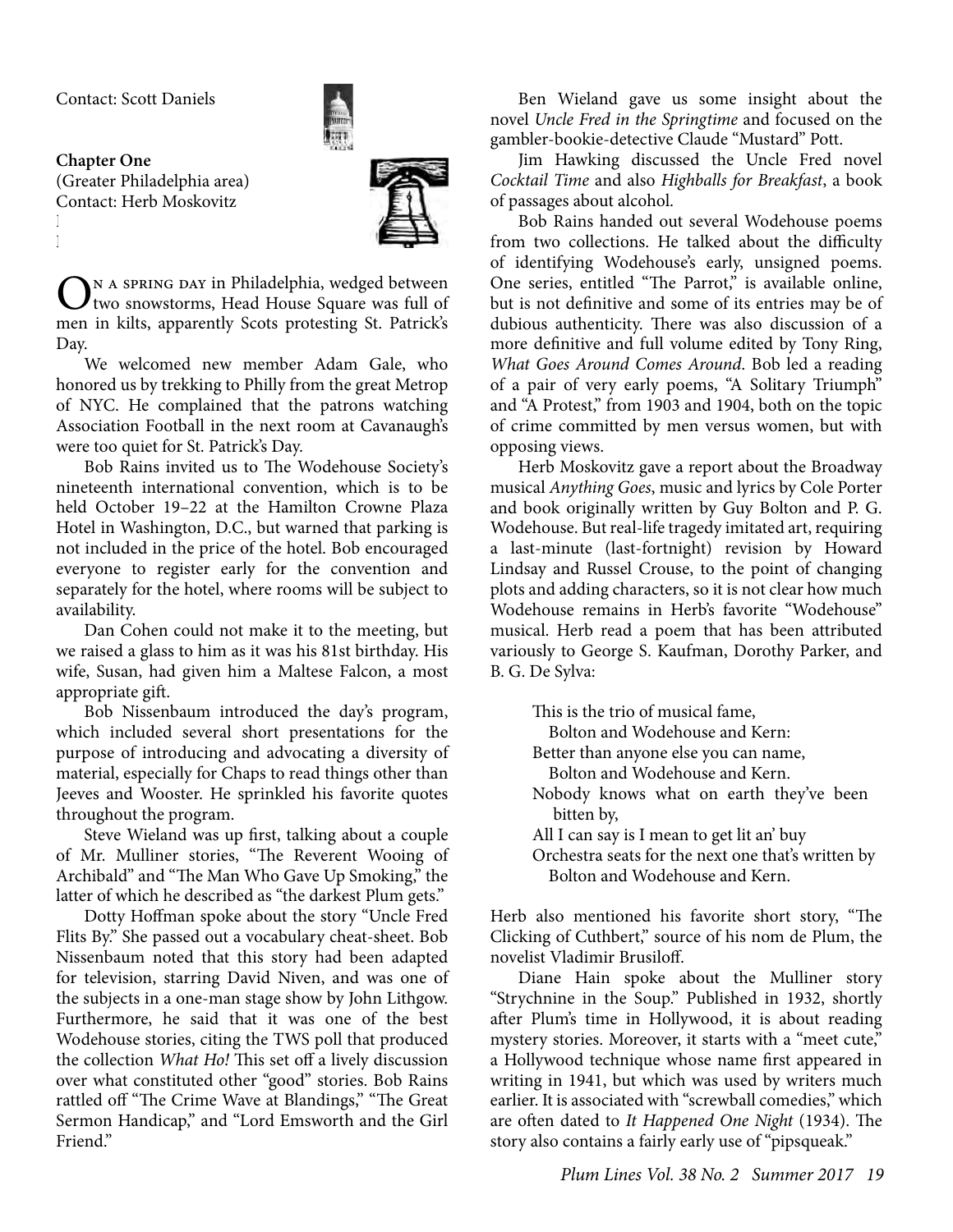The next meeting was on Sunday, May 7, hosted by Steve Wieland, and included a reading from a Mulliner story.

**Chicago Accident Syndicate** (Chicago and thereabouts) Contact: Daniel & Tina Garrison



**The Clients of Adrian Mulliner** (For enthusiasts of both PGW and Sherlock Holmes) Contact: Elaine Coppola



THE CLIENTS of Adrian Mulliner will hold a Senior<br>Bloodstain during the Mr. Wodehouse Goes to Washington convention. The Bloodstain is scheduled for Friday, October 20, from 4 pm to 5 pm at the Hamilton Crowne Plaza Hotel. The program will include remarks by Peter Blau, BSI, of the local Sherlockian scion, The Red Circle. We are also anticipating a dramatic reading. Our beautiful pin, designed by Laurie Fraser Manifold, will be on sale for \$10. All local Wodehousians/ Sherlockians are invited, as are conference attendees.

**The Den(ver) of the Secret Nine** (Denver and vicinity) Contact: Jennifer Petkus



 $A^{\text{SUMING}}$  our May 14 gathering went as planned,<br>we met at Pints Pub in downtown Denver at 12:30 pm. The Den(ver) of the Secret Nine discussed *Jeeves and the Feudal Spirit*, the 1954 Jeeves and Wooster pairing called *Bertie Wooster Sees It Through* in the U.S.

Also, as is our usual practice, the member who fought tooth and nail to propose the book to be discussed has the privilege, nay the honor, of supplying the rest of us with discussion notes. However, member Larry, in his diabolical fashion, credits us with more resourcefulness than perhaps is our due. Rather than telling us, he encourages us to seek out our own information.

At our next meeting, we may also discuss the date of our proposed summer cricket outing, where we attend a game of the Littleton Cricket League at Cornerstone Park. In the past, members of Doctor Watson's Neglected Patients and the Denver–Boulder region of the Jane Austen Society of North America

have attended the game as well. We skipped the outing last year but hope to make it up this year.

**The Drone Rangers** (Houston and vicinity) Contact: Carey Tynan

**The Flying Pigs** (Cincinnati area and elsewhere) Contact: Susan Pace or Bill Scrivener



A GRAND FEAST in the style of Anatole was on the<br>docket for March 3. We had an excellent turnout, despite some last-minute cancellations due to illness and injuries. Our May gathering was a foray to Orchids in the Palm Court—a venue whose offerings are nearly on a par with Anatole's. We were on our best behavior and curtailed any impulse to engage in bread-throwing. The plan was to follow up with a less posh gathering that even Ukridge could scrape together the wherewithal to attend.

We hope to have a sizeable contingent in D.C. for Mr. Wodehouse Goes to Washington, knowing that a splendid time is guaranteed for all.

The Flying Pigs are eager for new recruits. Get in touch!

#### **Friends of the Fifth Earl of Ickenham**

(Buffalo, New York, and vicinity) Contact: Laura Loehr



SHORTLY AFTER the Rhode Island convention, Sven<br>Hammar and his wife, Shirley Sampson, sat at a table to share donuts and coffee with Laura Loehr and her husband, Paul, before a Friday morning performance of the Buffalo Philharmonic Orchestra. While also sharing pleasantries, Sven, Shirley, and Laura discovered we were all fans of the Master. This led to an instant friendship (very understandably!), and ultimately to the founding of the Friends of the Fifth Earl of Ickenham, so as to spread Sweetness and Light in the western New York area. We met for a while, but have been in limbo in recent years due to personal circumstances, with no one else available to pick up the slack. Still, friendships have prevailed.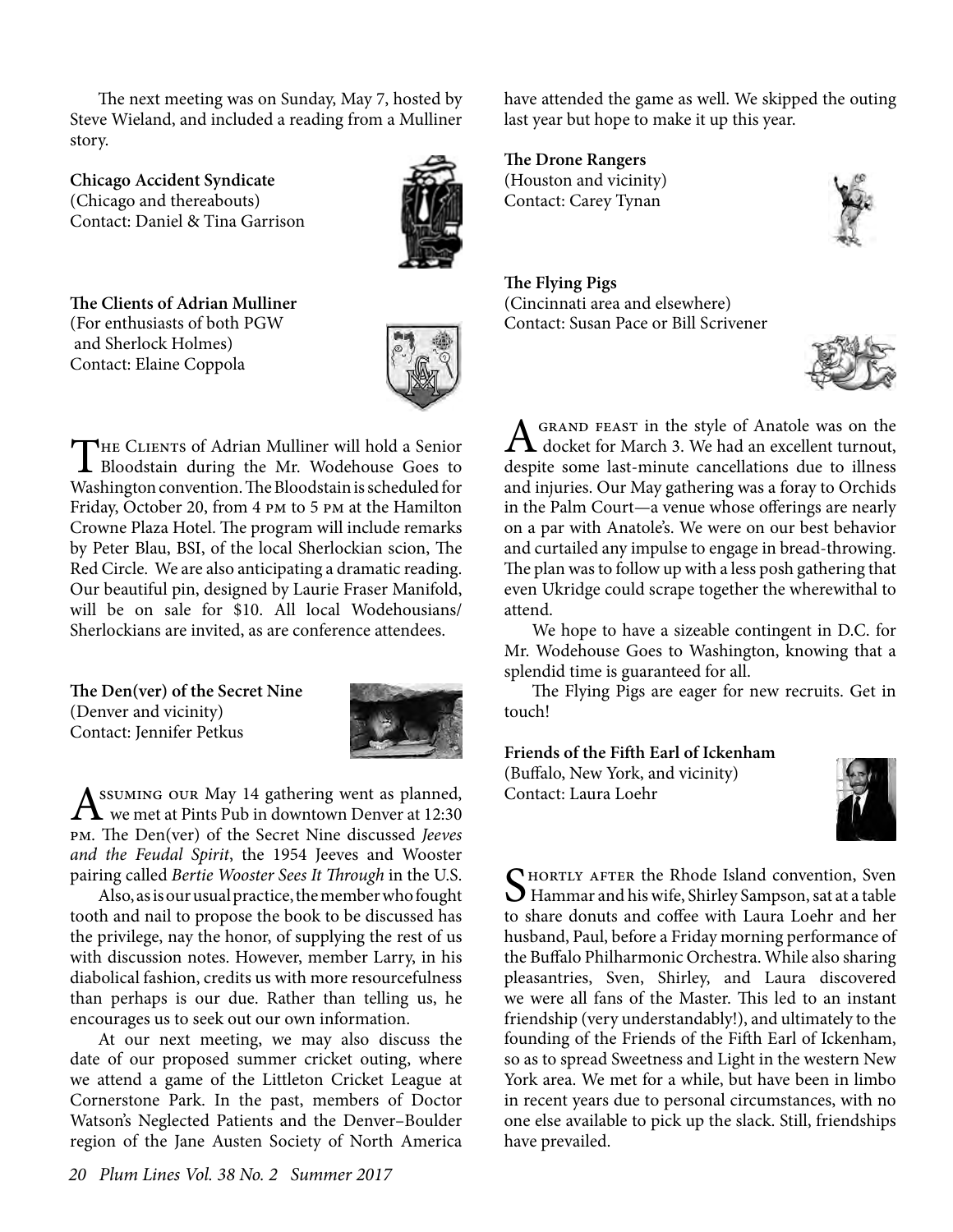Which is why it is with deep sadness and regret that we share the news of the passing of Sven on January 30, 2017, just days past his 87th birthday. Sven started his life adventure in Moscow, Idaho, and lived in Lipscomb County (Texas), Rochester (New York), and Cleveland (Ohio) before living in western New York for his last 46 years. During his working career he was a teacher at the high school and college levels. Later, he focused on working with senior citizens. He was Executive Director of the Chautauqua County Retired Senior Volunteer Program, and Director of the Chautauqua County Office for the Aging. He was a Korean War veteran in the U.S. Army. Sven was a devotee of PGW to the end, and so he helped spread sweetness and light in the best Plummy tradition. He was proud of his Swedish heritage, liked to wear hats and caps, and enjoyed his martinis (much to the admiration of Norman Murphy one day at lunch in Buffalo).

A celebration of his life was held on March 26, where we had the honor of meeting his family from far and wide. Sven will be sorely missed by all who knew him, but especially by Shirley, to whom he was married for 37 years.

**The Melonsquashville (TN) Literary Society** (Tennessee) Contact: Ken Clevenger



THE MELONSQUASHVILLE (TN) Literary Society<br>met on May 13 at the beautiful Knoxville home<br>of Cantlin Means at Cantlinear It is shown movied. of Cynthia Yeager and Guy Wages. It is always special when we get an audience in greater numbers than our dramatic reading cast. But with nine performers and twenty-one in the seats, we set an attendance record.

Guests brought plates of finger food to share, savory and sweet, and the board groaned appropriately. There were several sherry selections and chilled champagne. Your reporter cannot do justice to all the beverages and comestibles, but I must give special note to Cynthia's cold tea concoction, and whoever brought the insalata caprese on a stick. Yum!

Our reading program, prepared by Linda and Ralph Norman, was scenes from *Joy in the Morning*. it was a real hit. Fran Dotterweich, Audrey Duncan, Harry Hall, Tanya Gheen, Bill Watts, Alan Lee, and talented newcomer Tom Heffernan all read superbly. Linda and Ralph, in addition to their reading roles, supplied props and sound effects, and, I for one, thought Harry's huge cigar, gratefully unsmoked, was a crowning touch.

The Melonsquashvillians have abandoned our tradition of a summer Crown & Goose Pub outing.

The new summer program, on July 15, will be a reading of "Comrade Bingo." We will pair this reading with a viewing of the *Jeeves and Wooster* adaptation of "Comrade Bingo" from the BBC's DVD series.)

We will meet at the Sequoyah Hills Presbyterian Church facilities and Fran Dotterweich will be arranging our hospitality.

#### **The Mottled Oyster Club / Jellied Eels**

(San Antonio and South Texas) Contact: Lynette Poss



THE MOTTLED OYSTERS chapter recently added two<br>more Oysters. We welcomed back Clark Adams, who was a founding member of the Mottled Oysters. Clark had taken a sabbatical to finish up his legal career, see his wife earn her Ph.D., and get his daughters married off. About the time we dusted off Clark's chair at the table, Jim Thompson came along. Jim lives in the Harlingen, Texas, area, which is 250 miles away, proving the pull of Wodehousean companionship. Both Clark and Jim are lively additions to the group.

In case you follow along with our reading and discussion schedule, we tackled *Cocktail Time*, *Full Moon*, and *The Girl in Blue* in the spring. *The Girl in Blue* was a first reading for most of the group. Rounding out the summer schedule were *The Little Nugget*, *The Inimitable Jeeves*, and *Meet Mr. Mulliner*. Part of the fun in having new members is introducing them to our favorite Wodehouse books.

The Mottled Oysters/Jellied Eels of south Texas meet on the first Thursday of each month, around 7:30 pm at the La Cantera Barnes & Noble. If you are a Wodehouse fan living in or near San Antonio, or just visiting, we'd love to see you. Food and drink not being far from our minds, we are usually at a nearby Emsworth Arms (the Cheesecake Factory) before the meeting.

**The New England Wodehouse Thingummy Society (NEWTS)**

(Boston and New England) Contact: John Fahey



**The Northwodes** (St. Paul, Minneapolis, and vicinity) Contact: Mike Eckman

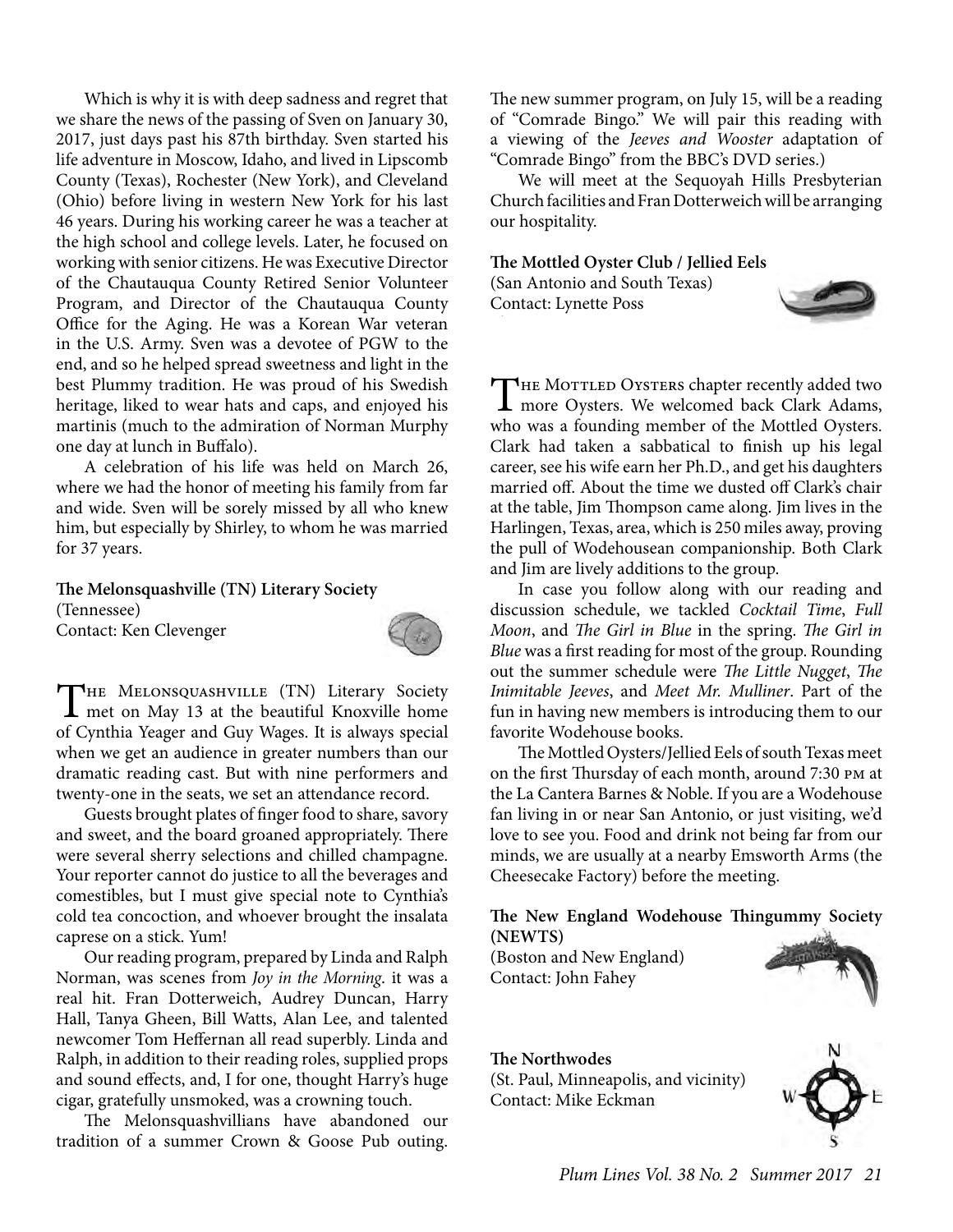ON APRIL 23, a sunny and warm spring day, twenty<br>
of the Northwodes gathered at The Liffey Pub in Saint Paul for browsing, sluicing, and a discussion of *Summer Lightning*. The sluicing was facilitated by the fact that the meeting coincided with happy hour and the browsing was aided by an extensive brunch menu. The private room was decorated appropriately and labeled "Emsworth Arms Annex."

Festivities started with a pin-the-tail-on-the-Empress competition. The target was a fine portrait of the pig with a bottle of Moxie as the prize. When we moved on to the book discussion, we found that the more serious of the group had done extensive research as we learned about the "dark martini" of gin and Italian vermouth, aka "gin and It."

Several quotations from poems that every schoolboy of Wodehouse's time would have learned were identified, and variations from the actual wording of the poem discussed. The reference to Eugene Aram was explained and a copy of the novel *Eugene Aram* by Edward Bulwer-Lytton was available for review. Several other references to the Lytton novel were identified in other Wodehouse works.

It was noted that, in line with great literature from the past, Galahad seemed to appear *ex machina* to facilitate the course of true love at the end.

We found the book to be rich and dense with Wodehouse wit and many favorite passages were read. Some attendees had read *Fish Preferred* and there was a discussion of that title.

Maria Jette reported that she had enjoyed Jonathan Cecil's recordings of Wodehouse and had contributed a sum to the Hennepin County Library for the purchase of the recordings in honor of the late Norman Murphy. The library was so impressed with Maria's gift that it allocated additional funds and purchased all of Cecil's Wodehouse recordings. A check of the library's website shows that they are being used by the library patrons. Perhaps others can follow Maria's example.

#### **The Orange Plums**

(Orange County, California) Contact: Lia Hansen



ON MARCH 5, 2017, the Plum Crazies met at the home<br>of Betty and Tom Hooker. Following a splendid brunch, Bruce Montgomery delighted members with "P. G. Wodehouse's Lyrics, Part 3: Historical Personages from the Pleistocene to the Napoleonic Eras (plus some notes about Jerome Kern)." Unlike Guy Bolton,

discussed in Bruce's previous presentation, Kern had a happy marriage and family life. Kern collaborated with many partners throughout his career, most notably Oscar Hammerstein and P. G. Wodehouse.

In addition to a recording of Wodehouse reminiscing about his friendship and collaboration with Kern, Bruce played selections from several of their shows. Wodehouse's whimsical lyrics include "in those prehistoric days subways did not sub" from "Flubby Dub the Cave Man" (*Oh, Boy!*); "And then next morning, if you please, they'd dress in iron BVDs . . . And when Sir Claude, so fair and young, got punctured in the leg or lung, they looked upon the argument as settled" from "Sir Galahad" (*Leave It to Jane*); "You wouldn't find me tippling or reading Keats or Kipling" from "You Alone Would Do" (*Sitting Pretty*); and so on.

Report from the President: Bob Rains reminded members of the upcoming TWS convention. Bob and Andrea were in London last October to attend The PG Wodehouse Society (UK) dinner at Gray's Inn Hall. In addition to the traditional dinner, the biennial event included a toast by Sir Edward Cazalet, a reading by Curtis and Lily Armstrong, and Wodehouse songs sung by Hal and Lara Cazalet.

**The Pale Parabolites** (Toronto and vicinity) Contact: George Vanderburgh





THE PALE PARABOLITES are in the midst of planning<br>their next luncheon meeting. Also, consideration is being given to the proposed costumes for the upcoming October convention costume ball. We are driving, not flying, so bulk and weight are not issues.

The small nearby community of Wodehouse sports a creek by the same name, and above is a photograph (courtesy of our chapter photographer, Stewart Hilts) of the headwaters of Wodehouse Creek, which is located on the west side of the Beaver Valley. I am informed the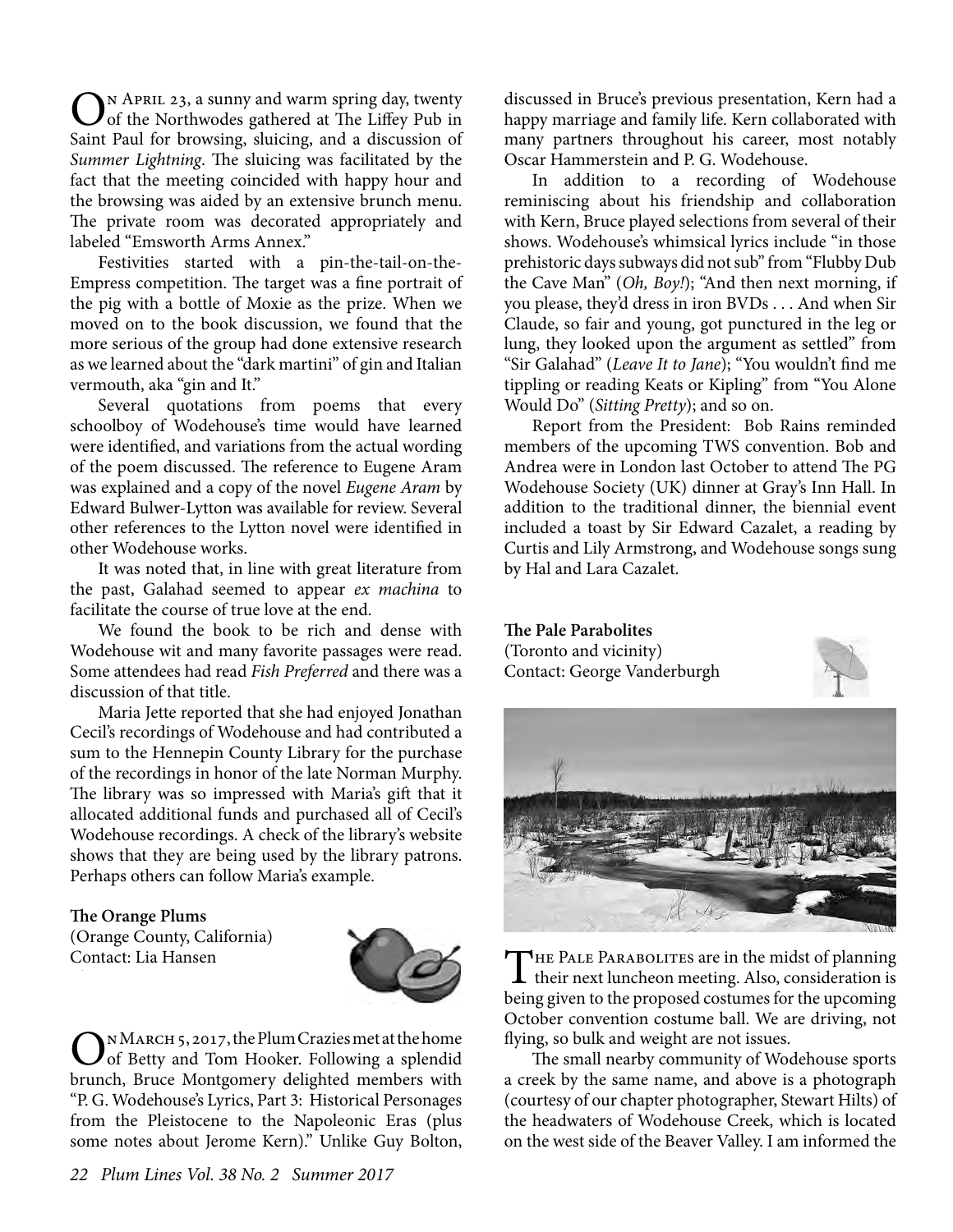fishing is excellent, and to cast my rod there is on my bucket list for 2017. Anyone out there care to join me?

**The PeliKans**

(Kansas City and vicinity) Contact: Bob Clark



**The Perfecto-Zizzbaum Motion Picture Corporation** (Los Angeles and vicinity) Contact: Doug Kendrick



**The Pickering Motor Company** (Detroit and vicinity) Contact: Elliott Milstein



THE PICKERINGS gathered at the home of David Warren on March 10, 2017. Th and sluicing were superb. The Warrens' daughter Emily is a superb chef. We have had dinners prepared by Emily and Luann before and the standard is always very high.

President for Life Luann Warren called the meeting to order. The reading assignment was "The Letter of the Law," a golf story. It has been a long time since we have read one of the golf stories. Elliott Milstein explained one of the interesting aspects of this story. Many of the golf stories are about bad golfers who try to become good golfers. "The Letter of the Law" is about a match between two very bad golfers. For a writer, describing bad golf offers more comic possibilities than describing good golf. Wodehouse must have enjoyed writing this one. Another interesting thing about this story is that we get to meet and learn about the Wrecking Crew. They appear in some of the golf stories as minor characters, but are usually just an obstruction on the course. In "The Letter of the Law" we learn how they got their names and how they play, or do not play, the game.

One of the pleasures of the golf stories is revisiting the old club names. Mashie and niblick just sound better than five iron and nine iron. Perhaps we could start a campaign to bring back the old names.

The next meeting is May 20. The reading assignment is "Archibald and the Masses" and "The Code of the Mulliners."

### **The Pittsburgh Millionaires Club**

(Pittsburgh, Pennsylvania)

**The Plum Crazies** (Harrisburg, Pennsylvania and vicinity) Contact: Betty Hooker

**The Plum Street Plummies** (Olympia, Washington, and vicinity) Contact: Thomas L. R. Smith



THE PLUM STREET Plummies met at the Smithery,<br>the home of Major Plug Basham, on April 15. The turnout was not quite what we had expected, since there were several last-minute cancellations. While the

; low in numbers, those attending (Owen rsey and Susan Collicott) made up for the

turnout in enthusiasm. We enjoyed tea, savories, and sweets before watching the first two episodes of *Jeeves and Wooster*, starring Stephen Fry and Hugh Laurie. It seems those in attendance particularly enjoyed the section of the second episode based on "The Song of Songs." I do believe members of the Plum Street Plummies were a little disappointed that Plug did not sing "Sonny Boy."

The next meeting of the Plum Street Plummies was May 27 at 1 pm at our usual meeting place, Casa Mia, on Plum Street in Olympia.

**The Right Honourable Knights of Sir Philip Sidney**

(Amsterdam, The Netherlands) Contact: Jelle Otten



RESTAURANT SZMULEWICZ was the new meeting<br>spot for Honourable Knights on February 18, 2017. The interior of the restaurant is something like the Rovers Return, the fictional pub in the Granada TV soap opera *Coronation Street*. The innkeeper is Jolande Griffioen, and she told us that she is familiar with Wodehouse through her father's book collection. She fit the role of our new Miss Postlethwaite as if she had rehearsed it for years. Restaurant Szmulewicz is in the Bakkerstraat (Baker Street), off Rembrandtplein (Rembrandt Square). The square has an aura like Leicester Square in London. So the setting was great.